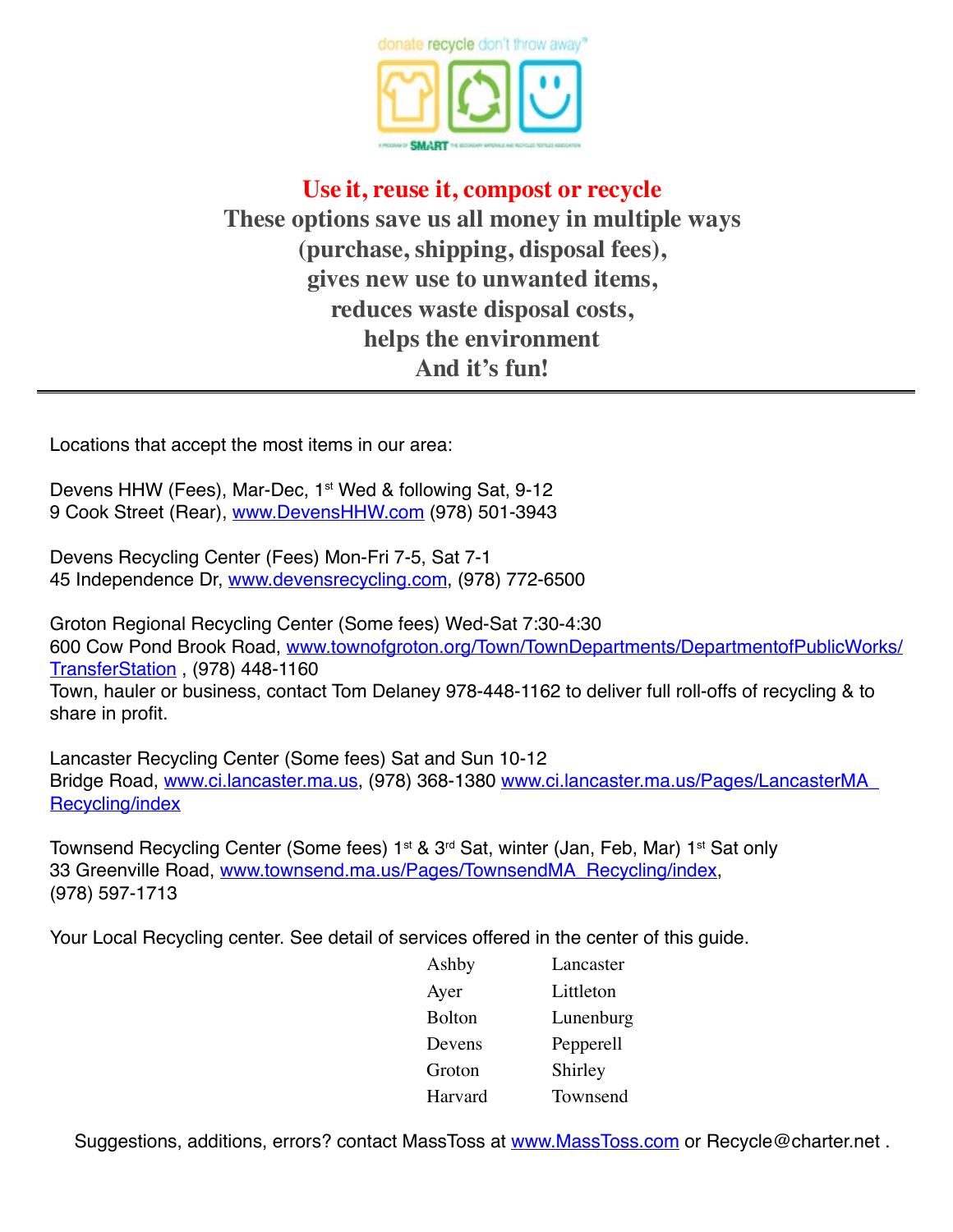# **What Can You Do With…?**

(Table of Contents)

<span id="page-1-0"></span>[Automotive](#page-2-0)  **[Batteries](#page-3-0)** [Construction](#page-3-0) [Bulky Items](#page-5-0) [Electronics](#page-6-0) [Food and Compost](#page-7-0) [Hazardous items:](#page-8-0)  Household [Medications & Pharmaceuticals](#page-9-0) [Needles & sharps](#page-10-0)

[Metal](#page-11-0) [Paper](#page-12-0) [Plastic, Metal & Glass Containers](#page-13-0) [Plastic \(Bulky, Plastic Bags & Styrofoam\)](#page-13-0) [Recyclables in Large Volumes](#page-15-0)  [Reuse](#page-15-0) [Yard / Garden](#page-20-0) [Miscellaneous](#page-20-0)  [Disposal](#page-23-0)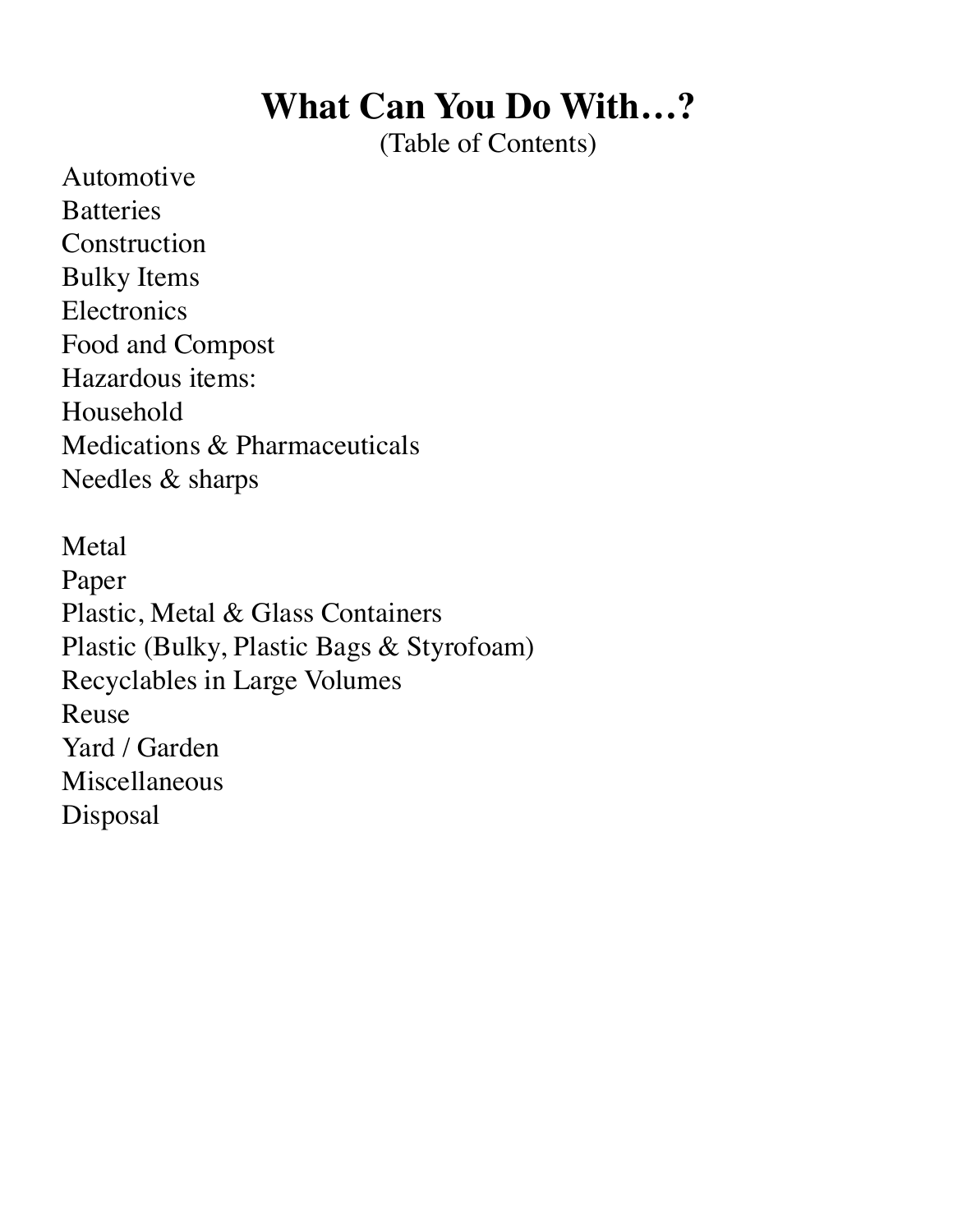<span id="page-2-0"></span>

# **Automotive (Tires, Parts & Products)**

### **Automobiles / boats/Vehicles**

Contact your favorite charity or search online for "car donation", "vehicle donation", "boat donation", "motorcycle donation" or "recreational vehicle donation". Possibilities: [www.mareinc.org/Car-Donation](http://www.mareinc.org/Car-Donation), [www.](http://www.donateacar.com/massachusetts-charities) [donateacar.com/massachusetts-charities](http://www.donateacar.com/massachusetts-charities)

Automotive products

Automotive products contain many hazardous materials and must be handled with care. Do not dump in your trash, on the ground or down the drain.

#### **MOTOR OIL**

Take to DevensHHW or your local town recycling center or where you purchased oil.

#### **Motor oil filters**

Jiffy Lube will properly dispose of the old filters. Empty motor oil bottles Bottles and other packaging that contained hazardous products are not recyclable, throw away.

#### **Antifreeze**

Take to Devens HHW facility **[www.devenshhw.com](http://www.devenshhw.com)** . Antifreeze is not only hazardous; its deceiving color and sweet taste may attract children, pets and wild animals.

#### **Tires**

Your local community Recycling Center accepts tires Liberty Tire Recycling [www.libertytire.com/ContactUs/Locations/Littleton-MA](http://www.libertytire.com/ContactUs/Locations/Littleton-MA.aspx), 256 Ayer Road Littleton (978) 772-4251 Devens Recycling Center, 45 Independence Dr, [www.devensrecycling.com](http://www.devensrecycling.com), (978) 772-6500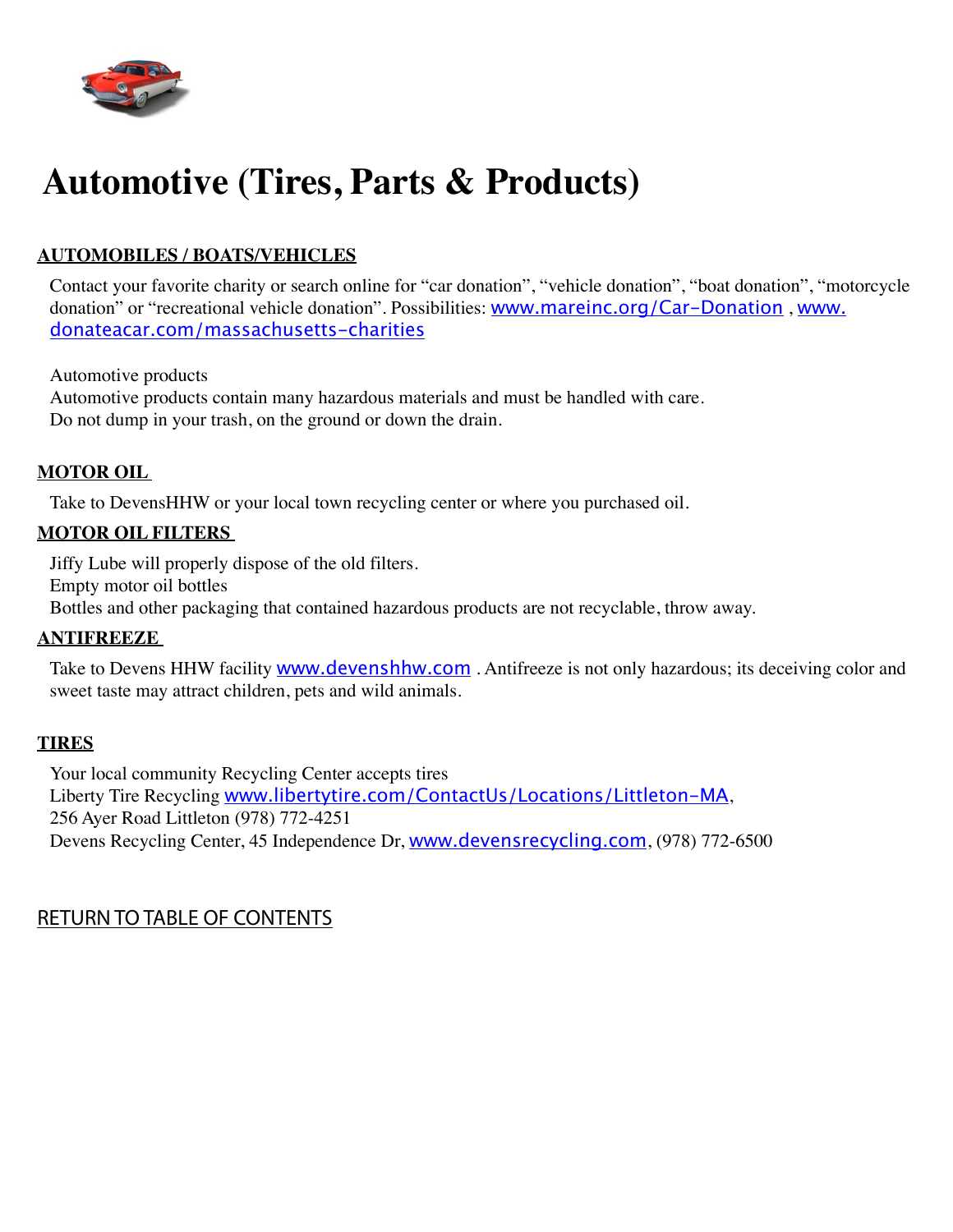<span id="page-3-0"></span>

# **Batteries (Rechargeable & Car)**

Common household batteries (**alkaline**, zinc and others in sizes A, AA, AAA, C and D) manufactured after 1994 **don't contain mercury or other hazardous/recyclable and can be thrown away in your regular trash**. All **other types of batteries require special disposal** because they contain hazardous materials. Take to Devens HHW at no charge or your local Recycling Center.

## **Button batteries (found in watches, hearing aids, electronics and some toys):**

Stores that sell button batteries and watch/jewelry shops accept button batteries for free; **Lead acid batteries** (found in automobiles, trucks, lawn mowers): When you buy a new battery, the retailer is required to take your old one back at no charge. Your local

recycling center accepts lead acid batteries. Also Pepperell-Dunn Battery, Fitchburg-Interstate Battery and Ayer-NAPA Auto Parts accept lead acid batteries at no charge.

## **Lithium batteries (found primarily in cameras and other equipment):**

All-American-Recycling, [www.all-american-recycling.com](http://www.all-american-recycling.com) Sculley Rd Ayer(978) 772-2854. Check all batteries carefully before disposal; look for "Lithium" on the label. They may resemble alkaline batteries, but lithium batteries should be recycled properly.

#### **Rechargeable batteries**

( Nickel Cadmium (Ni-Cd), Nickel Metal Hydride (Ni-MH), Lithium Ion (Li-ion), Nickel-Zinc (Ni-Zn), small Sealed Lead Acid (Pb) batteries)Bring to where you bought the batteries, your local recycling center or Devens **HHW** 

Find other local options to recycle rechargeable batteries at [www.rbrc.org](http://www.rbrc.org). 877-2 recycle See how they recycle the batteries- **[www.call2recycle.org/program-info/](http://www.call2recycle.org/program-info/)**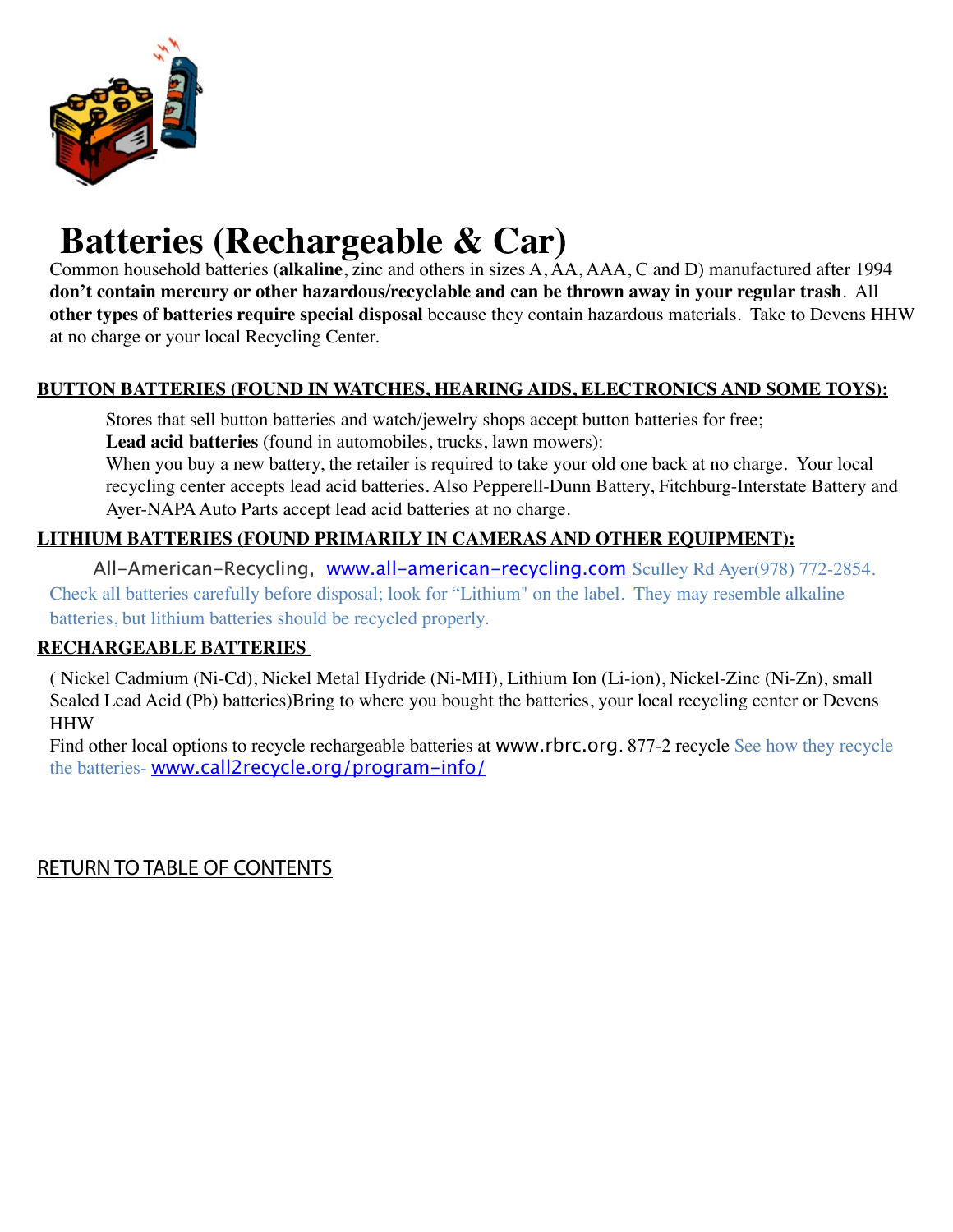

# **[Building & remodeling materials](#page-3-0)**

Construction & Demolition ("C&D") waste includes asphalt, asphalt shingles, bricks, cement, cinder blocks, clapboard, concrete, doors, flooring, insulation, lumber, mortar, plaster, plywood, roofing, sheetrock, shingles, tiles, windows and wood. Vehicles with a capacity greater than 5 cubic yards are subject to strict disposal requirements for C&D wastes in Massachusetts (see [www.mass.gov/dep/recycle/solid/cdbanfaq.pdf](file:///C:\Users\Contessa\AppData\Local\Microsoft\Windows\Temporary%20Internet%20Files\OLK6BEF\www.mass.gov\dep\recycle\solid\cdbanfaq.pdf))

Reusable: Used building materials (in good condition) can be donated for re-use. Habitat for Humanity Habitat ReStore in Leominster (Rte 117)- [restorencm.org/donate](http://restorencm.org/donate) You can donate at the store or at events like the Oct 19, 2013 Recycle Your Reusable event in Shirley, or call to arrange pickup.

## **Recycling All at one site**

- Devens Recycling Center- [www.devensrecycling.com/services/main](http://www.devensrecycling.com/services/main.htm) (978)772-6500 independence Drive, Devens, call about min fees
- Charles George Companies.(AKS) 15 Cobbler Drive Fitchburg, (800)965-9425. [www.](http://www.charlesgeorgecompanies.com) [charlesgeorgecompanies.com](http://www.charlesgeorgecompanies.com)
- E.L. Harvey Westborough Ma 68 Hopkinton Rd. Westborough, (800)321.3002 [www.elharvey.com/schedule-a-tour/](http://www.elharvey.com/schedule-a-tour/)
- E. L . Harvey in Fitchburg. 50 Arbor Way Fitchburg
- Shingles www.shinglerecycling.org/content/massachusetts-shingle-recyclers
- Wooden pallets can be reused or recycled as "clean wood waste." Wood: Biomass Combustion Systems, [www.](http://www.biomasscombustion.com) [biomasscombustion.com](http://www.biomasscombustion.com) 67 Millbrook Street, Suite 502, Worcester,(508) 798-5970
- Wood, take to your local town recycling center. Note that pressure-treated wood contains chemicals so it should only be disposed of in a modern landfill. Don't put it in a backyard compost, brush or chipping pile. Don't burn it or send it to a waste incinerator for disposal.

## **Stone, Gravel, asphalt**

- JP Keating, 998 Reservoir Road Lunenburg, 978-582-5200 [www.pjkeating.com](http://www.pjkeating.com)
- E.H Perkins Construction, Sterling (508) 358-6161
- W.M Reisner Corp, Clinton, (978) 365-4585 [www.reisner.com/materials](http://www.reisner.com/materials)

Disposal Fee-based disposal options are available at most Recycling Centers; call your community representative\* for more information.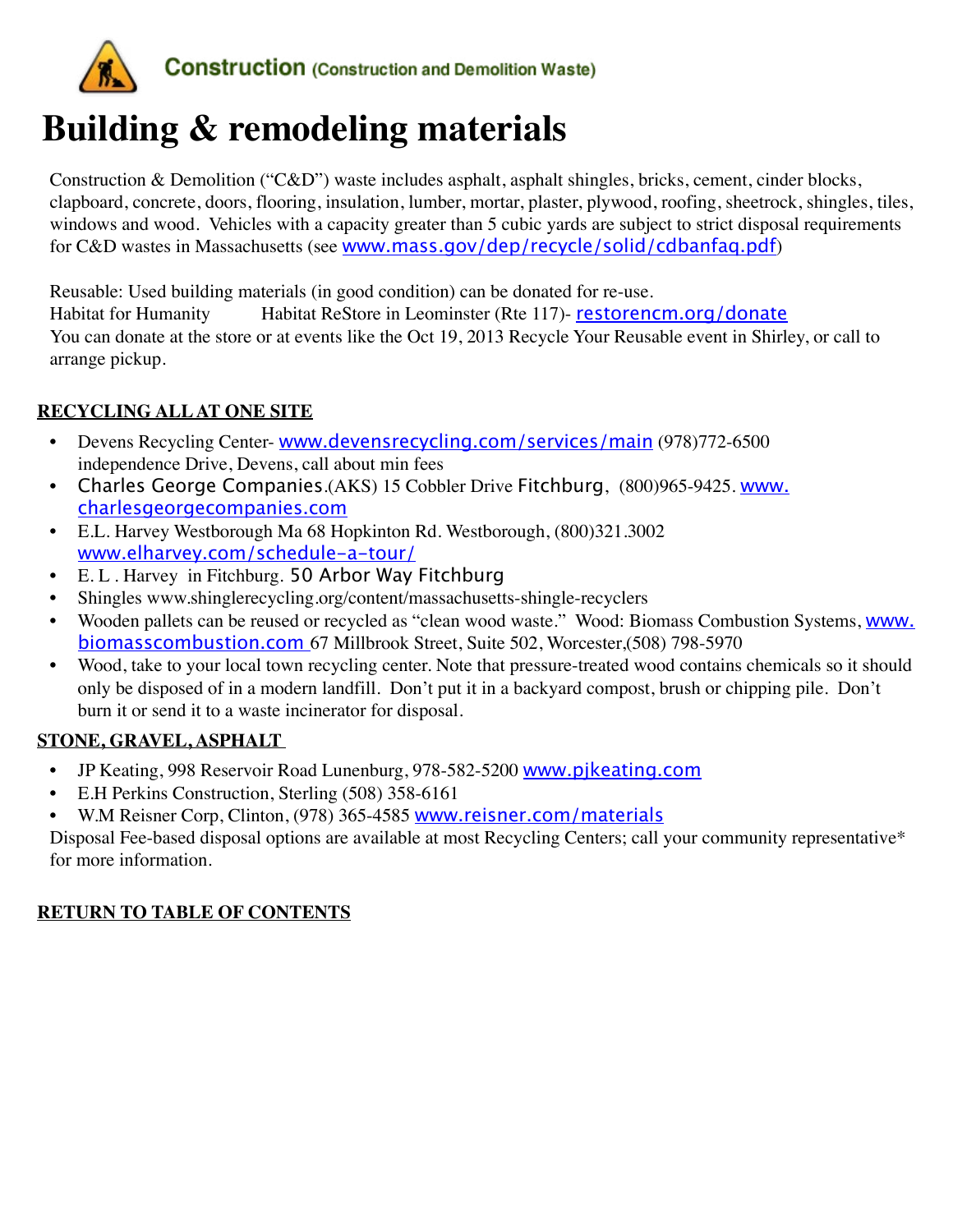<span id="page-5-0"></span>

# **Bulky Items (mattress, couch, upholstered furniture, etc.)**

Large household items in usable condition look at "Reuse" below

Repurpose consider how an item may be reused or made into other useable items. See GrotonFreeStuff Mattresses, boxsprings, furniture

Acton-The Household Goods Ministry: [www.hgrm.org/partners](http://www.hgrm.org/partners.htm) 978-635-1710 Lowell- The Wish Project [www.thewishproject.org/recycle](http://www.thewishproject.org/recycle) 978-441-9474 All Towns Event: Recycle your Reusables October 19, 2013 in Shirley www.**[RecycleYourReusables.](http://recycleyourreusables.wordpress.com)** [wordpress.com](http://recycleyourreusables.wordpress.com) (978) 496-5839 Carpet Fee-based disposal of area rugs, carpets and padding is available at most Recycling Centers. For disposal/ Recycling Recycling Centers collect Devens Recycling Center

Coniglairo- will take apart the upholstered items, 701 Waverly Street, Framingham, (508) 872-9668 [www.](http://www.conigliaro.com/programs/everything.cfm) [conigliaro.com/programs/everything.cfm](http://www.conigliaro.com/programs/everything.cfm)

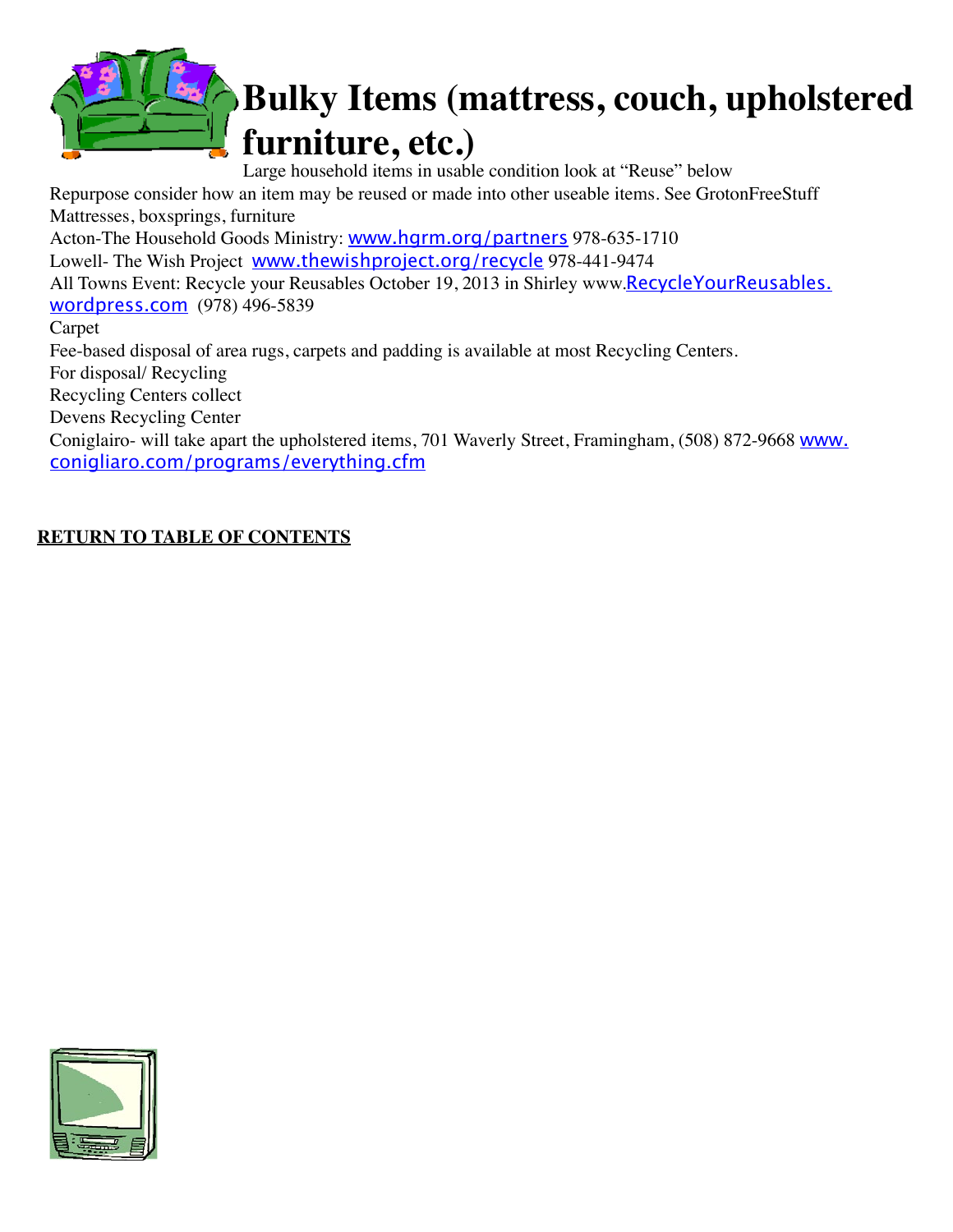# <span id="page-6-0"></span>**Electronics (Any with a plug or battery powered)**

 This category includes computers/monitors/ television sets, answering machines, cell phones, copy machines, DVD players, fax machines, pagers, printers, satellite dishes, scanners, telephones, VCRs, video game systems, etc…

## **Collection sites**

- Local Recycling Centers, see table
- Devens HHW accepts
- All-American-Recycling.com, (978)772-2854, 1 Sculley Road, Unit B, Ayer
- PCLan [www.pclan.net/](http://pclan.net/) (978)597-0300, 267 Main Street, Townsend
- East Coast Recycling [www.eastcoastrecycling.com/collectionEvents](http://www.eastcoastrecycling.com/collectionEvents.html) (877)537-9940, 68 Walker Road, Shirley
- Salvation Army will accept electronic items at stores, Fitchburg. Will pick up at the house only if other items are included. 1-800-SATruck [www.SATruck.org](http://www.SATruck.org)
- Best Buy and Staples will recycle any eligible item at no charge. Visit **WWW.BestBuy.com** or **WWW.** [Staples.com](http://www.Staples.com) and search under "recycling". Newer technology devices can be sold through [www.staples.](http://www.staples.gazelle.com) [gazelle.com](http://www.staples.gazelle.com).

# **Electronic media**

New or used CDs -You can sell new or used CDs through **[www.murfie.com](http://www.murfie.com)** and many other websites.

Book collection programs also accept good DVD's, CD's and games

[GreenDisk](http://www.greendisk.com) offers a mail-in option for spare computer cords, cables, boards, chips, and computer peripherals, as well as all kinds of electronic media and their cases. For more information, go to **[www.greendisk.com](http://www.greendisk.com)**. [Best Buy](http://earth911.com/blog/2009/12/17/best-buys-recycling-program-is-expensive-but-worth-it/) collects CDs and DVDs for recycling at in-store kiosks.

The electronic recyclers want your wires too.

## **Light bulbs**

Old-fashioned incandescent light bulbs are not recyclable and should be thrown away. Halogen bulbs, fluorescent bulbs and compact fluorescent bulbs ("CFLs") require special disposal (see "Mercury & mercury-containing products" under hazardous).

## **Cameras**

Get cash for some and recycle other cameras and accessories, [www.kodak.com](http://www.kodak.com) - search "trade in" [www.canon.com](http://www.canon.com) - search "recycle" Recycle through electronics collections.

# **Ink, printer & toner cartridges**

Many local schools and non-profit organizations collect cartridges for fundraising purposes. Cartridges are accepted for recycling at Devens HHW, Staples and Target.

# **Light strings Your local recycling center can collect with the electrics**

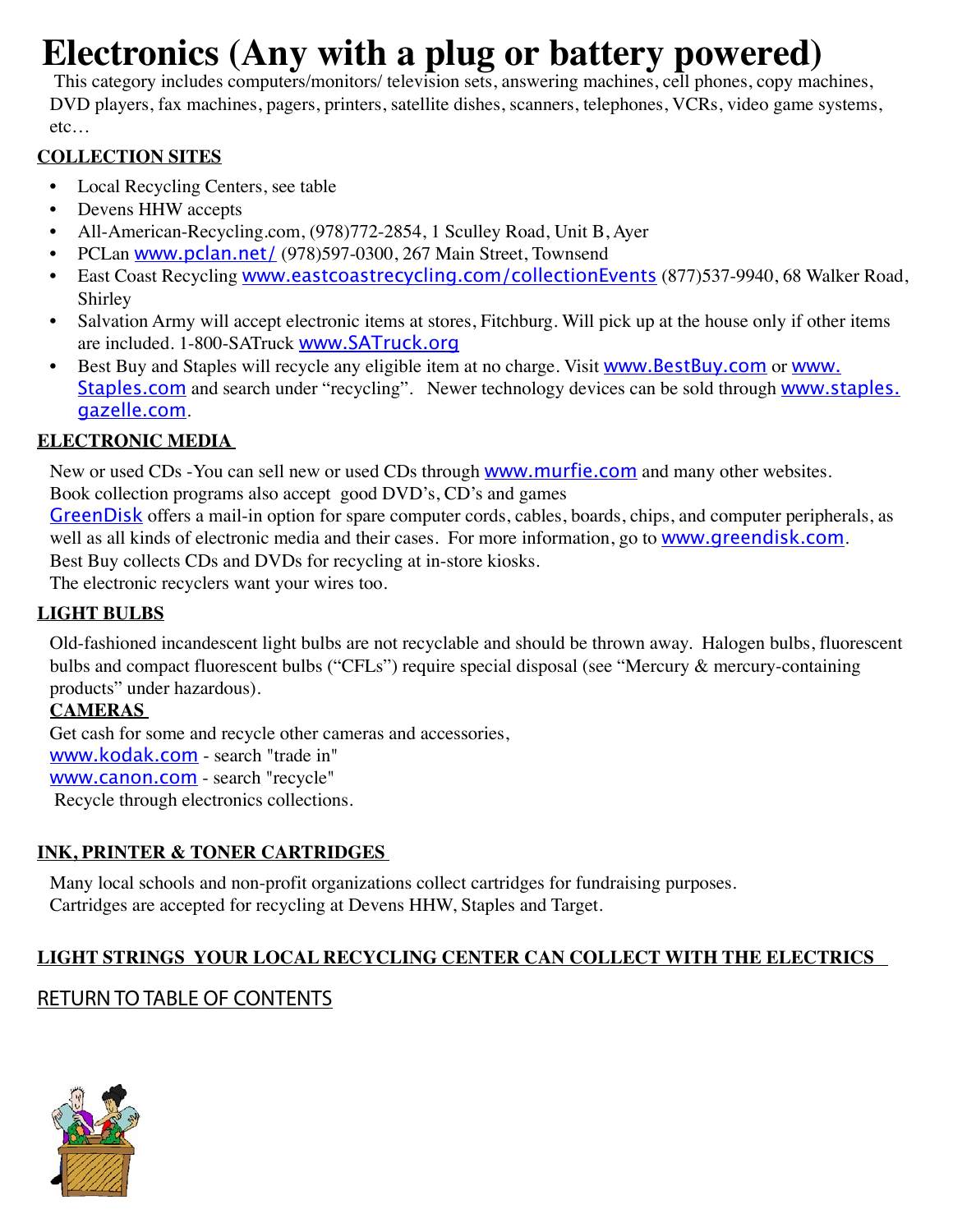# <span id="page-7-0"></span>**Food & Compost**

#### **Compost Bins**

contact your community representative\* to find out if compost bins are available at your Recycling Center

#### **Left over food**

#### **Garden surplus**

donate to local pantry such as Loaves & Fishes [www.loavesfishespantry.org/](http://www.loavesfishespantry.org/), 978-772-4627, 234 Barnum Rd, Devens

#### **Kitchen scraps can be composted, see "compost bins".**

#### **Pizza boxes**

Clean & soiled pizza boxes can be compost in your home compost bins

#### **Vermicompost and worms**

can be purchased seasonally at:Mass Natural (978) 874-0744 65 Bean Porridge Hill RoadWestminster,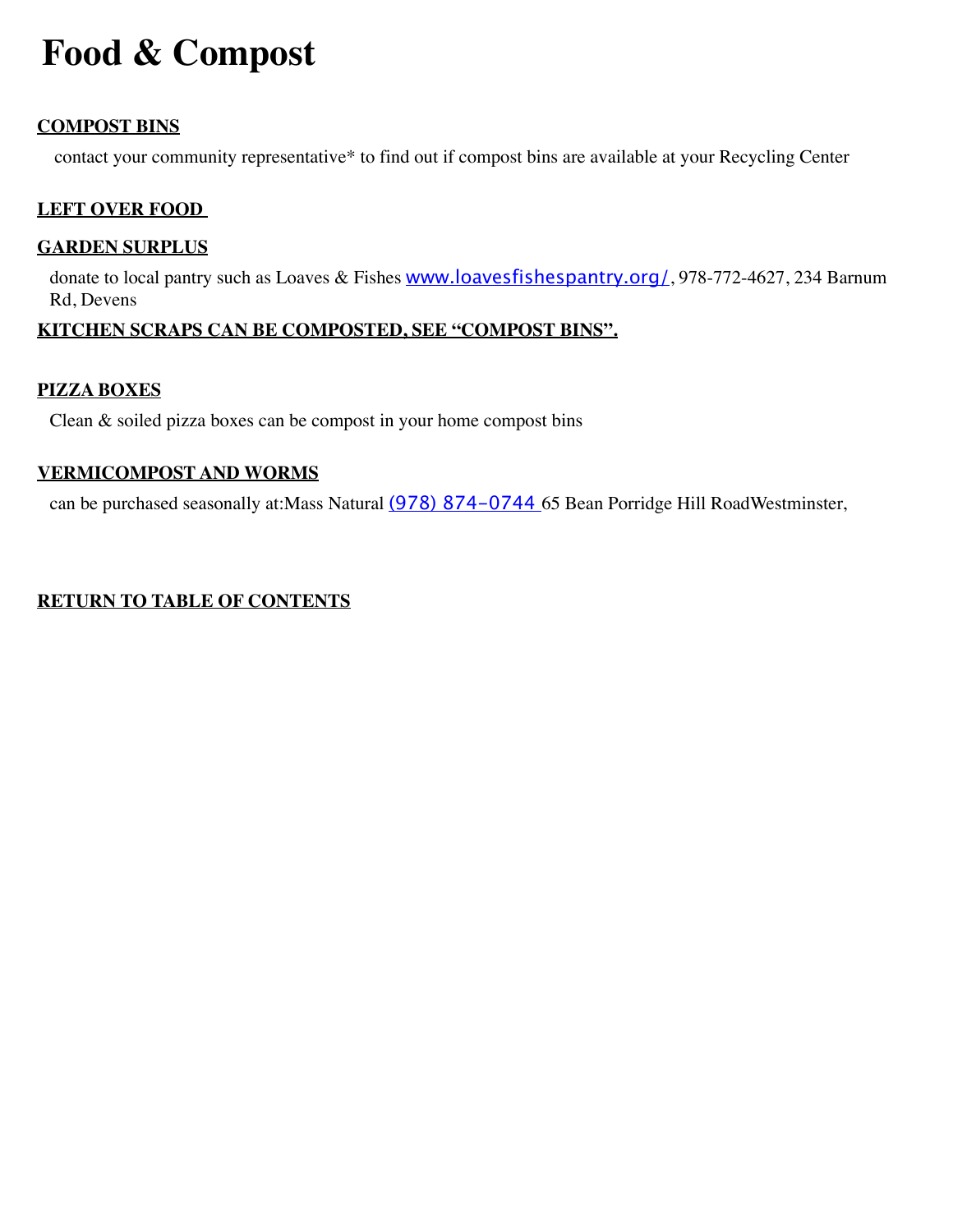<span id="page-8-0"></span>

# **Hazardous (Antifreeze, Oil Paint, Pesticides, etc)**

[www.DevensHHW.com](http://www.DevensHHW.com)

Open March to December, 1<sup>st</sup> Wed and following Sat

#### **household Hazardous waste**

Read the product label to determine if the product is considered hazardous, requiring special handling. Look for warnings and words like caustic, toxic, corrosive, poison, flammable, danger, and "keep out of reach of children." First, consider using up the product according to package directions, or giving it away to someone who will. Take to Devens HHW; go to **[www.Devenshhw.com](http://www.Devenshhw.com) for the full list of what can be taken.**

#### **Mercury & mercury-containing products**

Take to your local recycling center or **[www.Devenshhw.com.](http://www.Devenshhw.com)** [Mercury](http://www.franklincountywastedistrict.org/mercury.html) is highly toxic and requires special disposal. It is not hazardous when contained in a sealed device. Exposure may be reduced by placing items in sealed plastic bags and handling them carefully to avoid breakage. Do not place mercury or items containing it in the trash or down a drain, and do not vacuum even the smallest spill. Instructions for handling mercury exposure can be found at **WWW.mass.gov** - search "broken cfl" or "mercury spill".

#### **Fluorescent light bulbs**

All fluorescent light bulbs contain mercury gas (even the ones with green tips). Many municipalities accept fluorescent bulbs from residents and businesses for free or a small charge.

Compact fluorescent lamps (CFLs) Free CFL recycling is offered at :

Aubuchon Hardware stores, Home Depot, Lowes, and Ace Hardware.

Larger fluorescent tubes Commercial organizations generating large numbers of bulbs may contract directly with a lamp recycler; licensed mercury recyclers can be found at **WWW.mass.gov** - search "recycle mercury"

#### **Thermometers**

Many older household thermometers (fever, candy, meat, deep fry, oven, ambient temperature) have liquid mercury-based indicators. A mercury thermometer can be easily identified by the presence of a silver bulb at the end of a glass tube. If the bulb is red, blue, purple, green or any other color, it is not a mercury thermometer. Most recycling centers accept or take to Devens HHW.

#### **Thermostats**

Thermostats with digital displays typically do not contain mercury switches. Switches containing liquid mercury are found in older wall-mounted thermostats. Carefully handle to avoid breakage. In addition to municipal collection programs, mercury-type thermostats are accepted at no charge at many plumbing retail stores. For more information, go to **[www.thermostat-recycle.org](http://www.thermostat-recycle.org)**. Most recycling centers accept or take to Devens HHW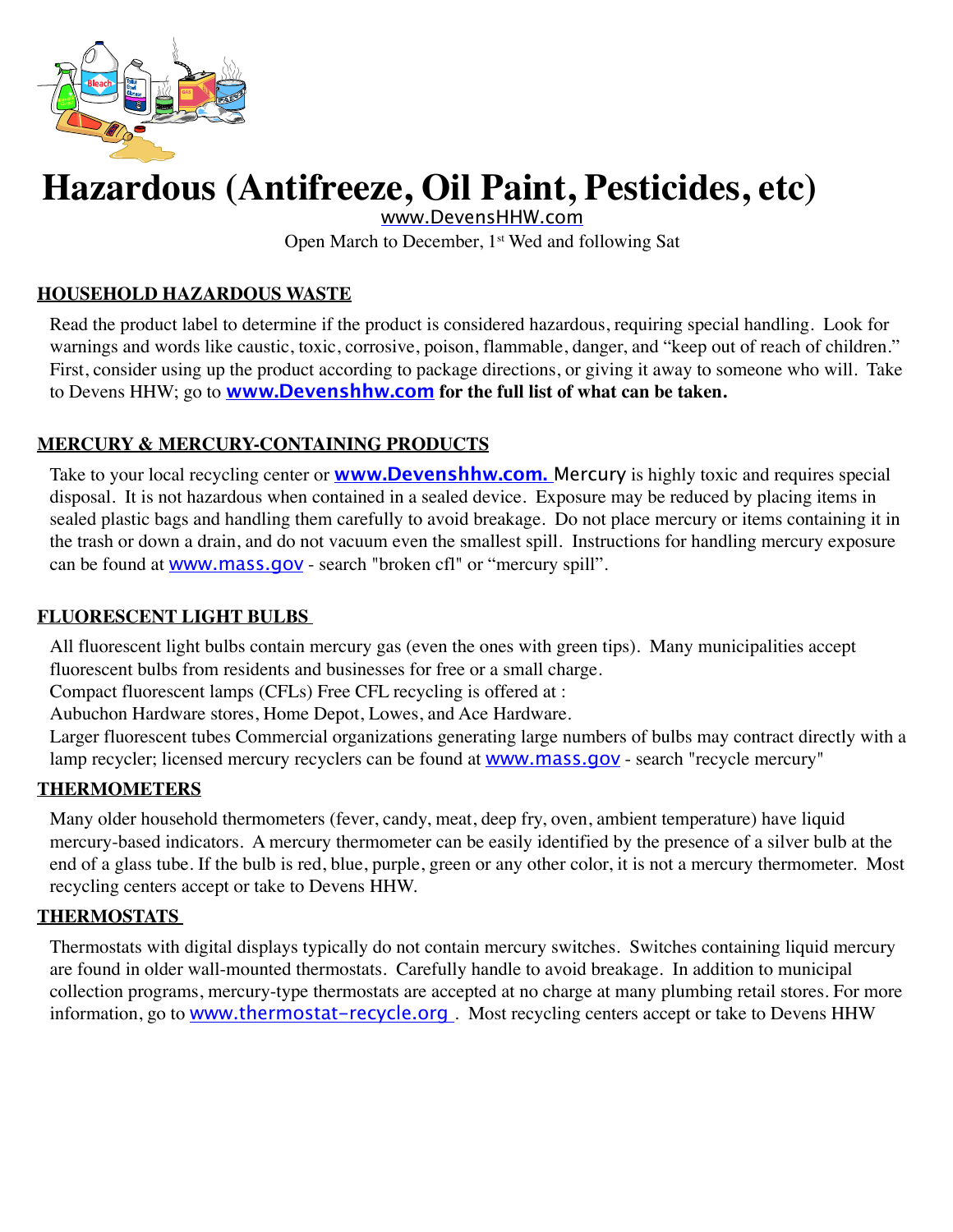#### <span id="page-9-0"></span>**Ballasts**

Most fluorescent light fixtures produced before July 1979 contained ballasts with small amounts of PCBs (polychlorinated biphenyls), a highly toxic substance. PCB-free ballasts are marked "non-PCB." PCB ballasts are typically collected at the same sites as larger fluorescent tube-type bulbs. Contact your community representative\* for more information.

#### **Paint & paint-related products**

Reuse-If your unwanted paint was purchased recently and is in good condition, consider donating it for use instead of throwing it away. Many school/community theatre groups and charitable organizations (such as Habitat for Humanity) will accept quality paint products. You may also offer it for reuse through GrotonFreeStuff or www.FreeCycle.org. See "Reuse" below

Petroleum (oil-based) paints, stains, thinners, and varnishes are considered hazardous materials, requiring proper disposal .Take to Devens HHW, [www.DevensHHW.com](http://www.DevensHHW.com), open 20 times a year. Latex paint and water-based stains are accepted at Devens hazardous waste collections, but it can be thrown

away when completely hardened. Speed up the process by adding paint hardener (available in hardware stores) or by stirring in clean kitty litter and allowing the mix to harden. When there are no free-flowing liquids, you may place the open paint can (without the lid) in your household trash.



.

# Medications & Pharmaceuticals

Free medication collections:

Periodically at local Police Departments. Visit **[www.dea.gov](http://www.deadiversion.usdoj.gov/drug_disposal/takeback/index.html)** or for more information on Take Back day\*. Check here for **[Drug Take Back locations](http://www.deadiversion.usdoj.gov/drug_disposal/takeback/index.html) [www.deadiversion.usdoj.gov/drug\\_disposal/](http://www.deadiversion.usdoj.gov/drug_disposal/takeback/)** [takeback/](http://www.deadiversion.usdoj.gov/drug_disposal/takeback/)

- Ayer Police Station collection container is available 24/7 just inside the lobby at 54 Park Street\*
- Groton Police Station collection container is available 24/7 just inside the lobby at 99 Pleasant St.\*
- \*No questions asked and non-residents welcome. Note that they do not accept needles, liquid, aerosol or biological hazards (blood, body fluids, etc).

View drug fact sheet here: [www.justice.gov/dea/druginfo/factsheets.shtml](http://www.justice.gov/dea/druginfo/factsheets.shtml)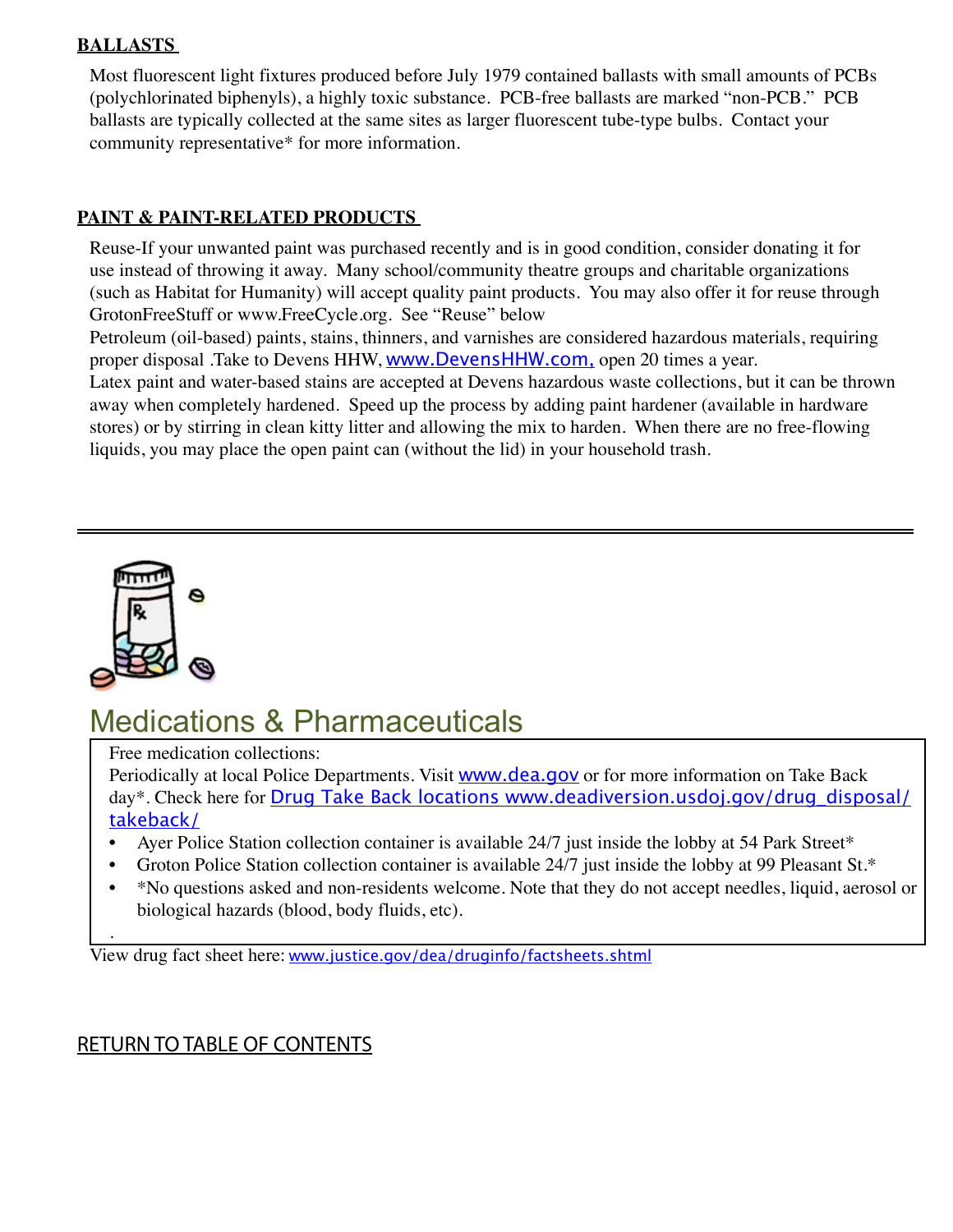<span id="page-10-0"></span>

# **Needles & sharps**

According to Massachusetts Sanitary Code, hypodermic needles, syringes, lances, and all other "sharps" cannot be placed loose in your trash or recycling bin. A State-wide ban on sharps disposal started July 1, 2012.

Nashoba Associated Boards of Health, www.**[nashoba](http://www.nashoba.org)**.org, has implemented a sharps program, which most area communities are members. You can take advantage of their sharps collection program. Containers are picked up and returned to their 30 Central Avenue, Ayer office. Sharps containers come in 2 sizes, \$5 for 5 quarts and \$8 for 8 quarts. [www.nashoba.org/public-health/hot-topics](http://www.nashoba.org/public-health/hot-topics) Nashoba Associated BOH 30 Central Avenue Ayer, MA (978)772-3335 Mon - Fri, 9am-4:30pm

Sharps can only be accepted in approved containers. Persons who bring loose sharps or sharps in unapproved containers (i.e. detergent bottles, coffee cans, etc.) will need to purchase the appropriate container for disposal and place the sharps in that container before they can be accepted.

If not associated with Nashoba Associated BOH contact your Board of Health for more information. Several mailin disposal programs are available; search the internet using "sharps disposal".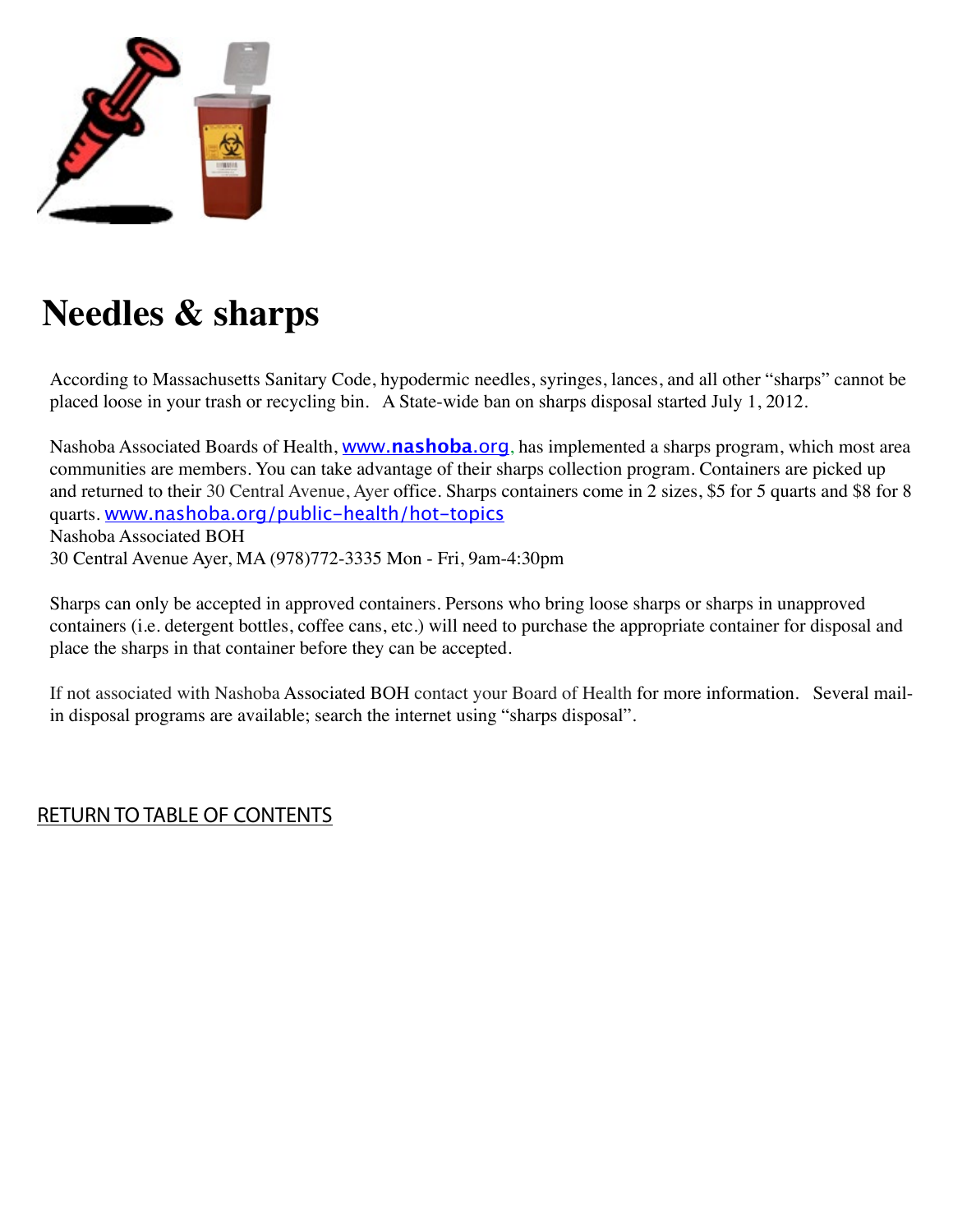<span id="page-11-0"></span>

# **Metal (Scrap Aluminum, Steel, Cooper, etc.)**

## **Appliances**

All local recycling centers accept appliances, Fees may apply.

#### **Scrap metal**

Reuse or take to your recycling center. Many metal items (like bicycles or BBQ grills) can be repaired, sold or donated to extend their useful life. Please see "Reuse" for more information. [www.scrapmetaljunkie.com/](http://www.scrapmetaljunkie.com/scrap-metal-handbook-guide) scrap-metal-handbook-quide Discarding scrap metal as trash is banned by State regulations.

To recycle any metal item, it should be at least 50% metal by weight and separated from any contaminating materials as much as possible. Some scrap metal items contain toxic or pressurized materials that require special handling, including batteries, propane tanks and ballasts. Other guidelines include:

Scrap metal dimensions should be less than 4' in length;

Remove all doors from refrigerators & freezers prior to recycling;

Chain link and wire fencing should be rolled into compact segments;

Empty all fluids (gasoline, oil) and remove batteries from power equipment;

Metal paint cans must be completely empty and dry; and

Automotive parts (including engine blocks) require special handling; check the "Yellow Pages" under "Auto Wreckers and Salvage".

| All American Recycling<br>www.all-american-<br><u>recycling.com</u> | 1 Sculley Road, unit A               | Ayer                                                        | $(978)$ 772-2854   |
|---------------------------------------------------------------------|--------------------------------------|-------------------------------------------------------------|--------------------|
| MJS Metals www.<br>mismetals.com                                    | 60 Turnpike Rd                       | Townsend                                                    | $(978) 597 - 2927$ |
| Withington Scrap                                                    | 70 Pleasant Street                   | Lunenburg                                                   | $(978)$ 342-3922   |
| <b>AKS</b> Recycling                                                | 15 Cobbler Dr                        | Fitchburg                                                   | $(978)$ 345-9425   |
| William Reisner Corp                                                | 33 Elm Street,                       | Clinton                                                     | $(978)$ 365-4585   |
| <u>Winthrop &amp; Co</u>                                            | 53 Prescott St                       | Fitchburg                                                   | $(978)$ 343-3627   |
| Go Green recycling<br>WWW.<br>gogreenrecycling.net                  | 1480 Broadway Rd<br>Dracut, MA 01826 | metal and electronics<br>free for schools and<br>businesses | $(978)$ 677-4595   |
|                                                                     |                                      |                                                             |                    |

#### Area Metal recyclers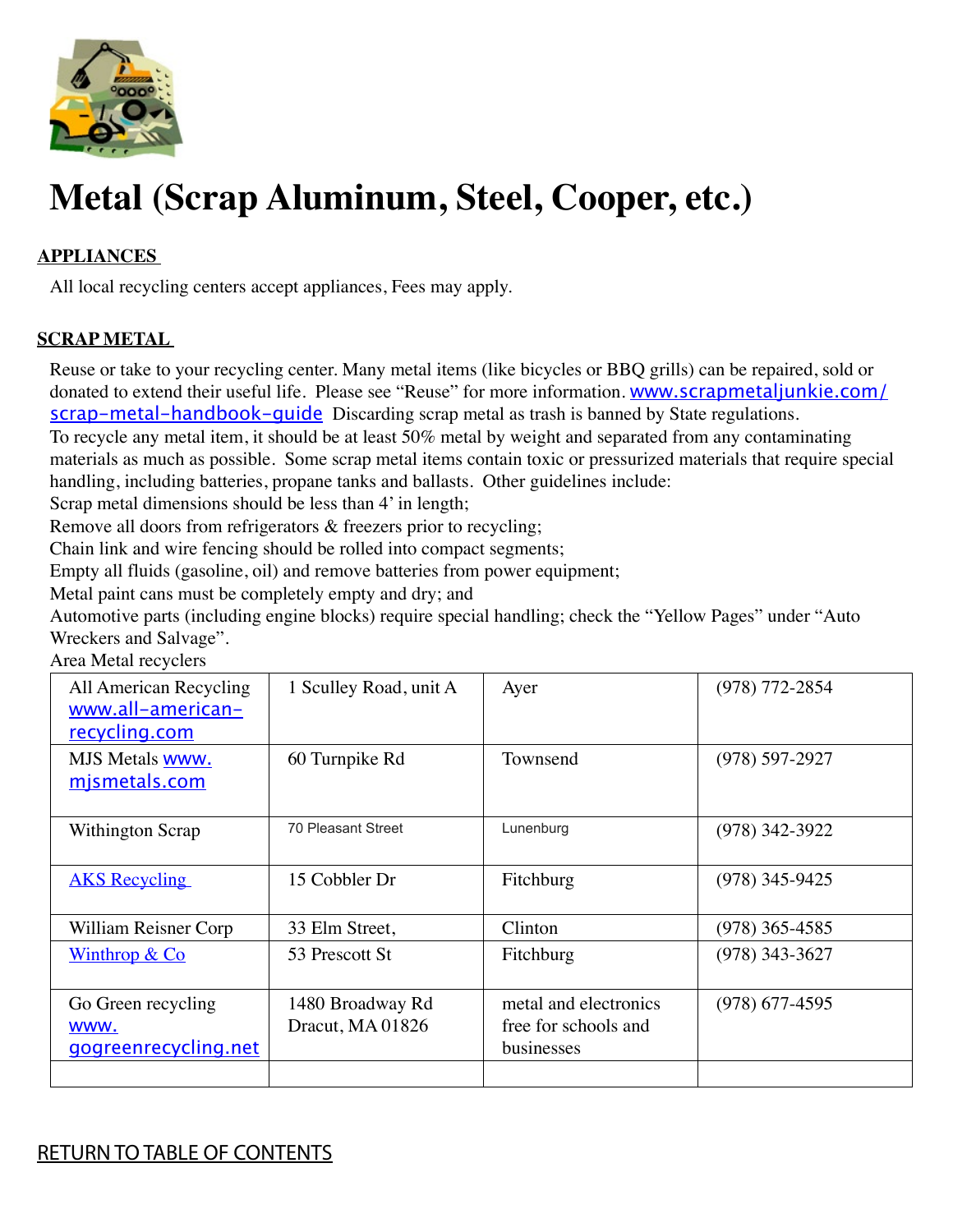<span id="page-12-0"></span>

# **Paper**

All Town Recycling Centers accept all paper All private hauler recycling programs accept paper Open to all: Devens Public Works open 24/7, 99 Buena Vista Street Groton Recycling Center, Wed-Sat 7:30-4:30, 600 Cow Pond Brook Rd Lancaster Recycling Center, Sat & Sun 10-12, 435 Center Bridge Road Townsend Recycling Center, 1st & 3rd Sat, 7a - 2p, winter (Jan, Feb, Mar) 1st Sat only, 33 Greenville Rd

### **Cardboard boxes**

All clean boxes are recyclable.

#### **Junk mail & catalogs**

Unwanted mail and catalogs are recyclable. You can reduce them at the source: [www.DirectMail.com](http://www.DirectMail.com) – a free service that gets your name off commercial mailing lists (www.directmail.com/ directory/mail\_preference); www.**OptOutPrescreen.com** – a free service that ends pre-approved credit card and insurance offers www.YellowPagesGoesGreen.com – a free service that takes your name off phonebook mailing lists; EcoLogical Mail Coalition – a paid service that helps businesses eliminate mail addressed to former employees[www.ecologicalmail.org](http://www.ecologicalmail.org).

#### **Paper Dumpsters**

The Abitibi Paper Retriever **WWW.paperretriever.com** KLT- [www.kltindustries.com](http://www.kltindustries.com) , (888)949.1122, 3 Nemco Way, Ayer

#### **Shredding paper**

- October event in Shirley Recycle Your Reusables, free event open to all, [www.recycleyourreusables.wordpress.com](http://www.recycleyourreusables.wordpress.com) 978-496-5839
- Universal Shredding, (877)SHRED.44 95 Tenney Street, Georgetown MA
- E. L Harvery [www.elharvey.com/](http://www.elharvey.com/) (508)836.3000 68 Hopkinton Rd., Westborough
- ProShred [www.proshred.com](http://www.proshred.com) (413)596-5479, 75 Post Office Park, Wilbraham, MA
- Cintas [www.cintas.com/DocumentManagement/DocumentShredding](http://www.cintas.com/DocumentManagement/DocumentShredding.aspx), (978)250-1300, 200 Apollo Dr., Chelmsford

#### **Pizza boxes**

Only clean portions of pizza boxes (completely free of grease and food) can be recycled with your paper and cardboard. Soiled portions can be composted in your home compost bins or thrown away as trash.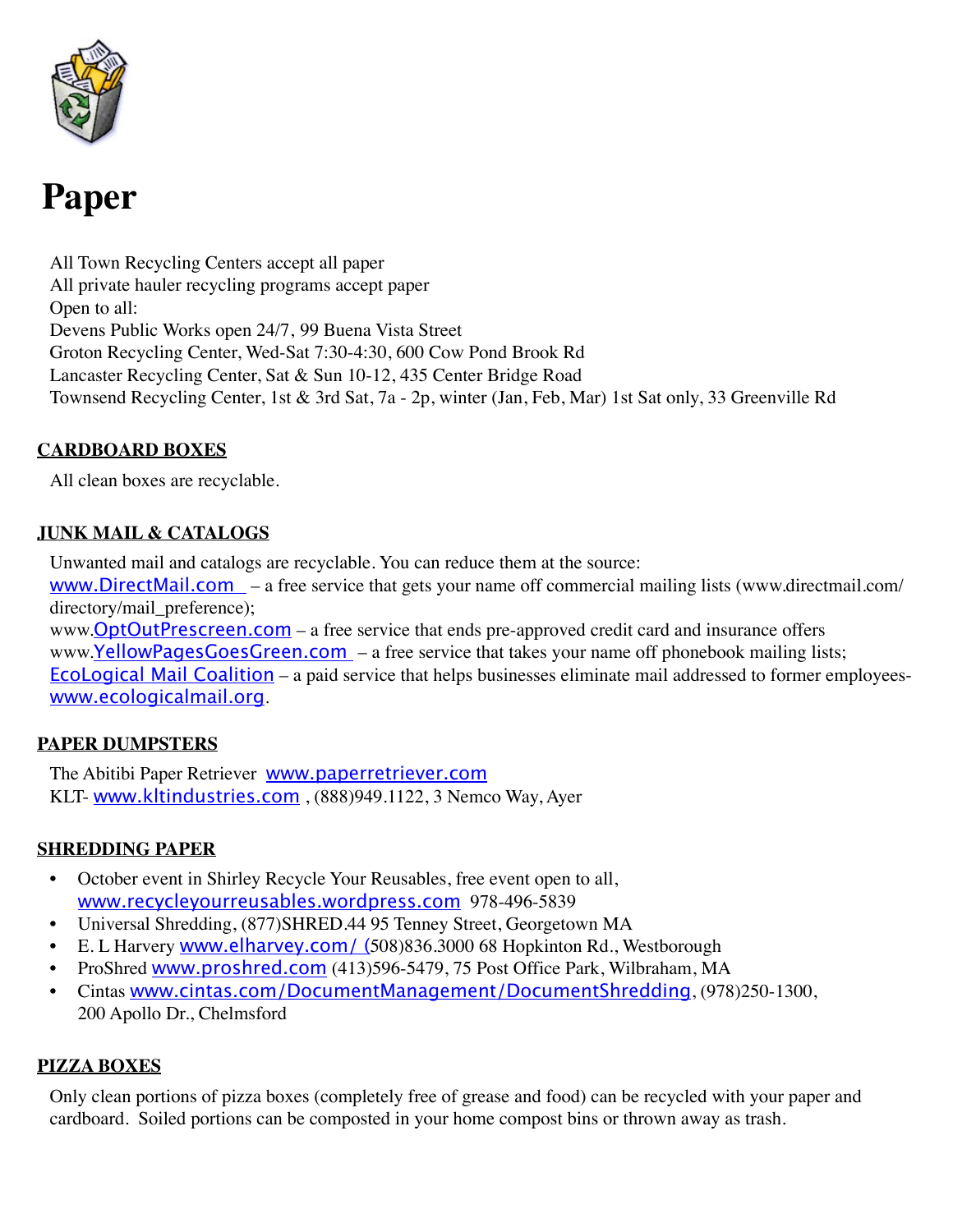<span id="page-13-0"></span>

# **Plastic, Medal & Glass Containers**

All Town Recycling Centers accept plastic, metal & glass containers All private hauler recycling programs accept plastic, metal  $\&$  glass containers Open to all: Devens Highway Dept open 24/7, 99 Buena Vista Street Groton Recycling Center, Wed-Sat 7:30-4:30, 600 Cow Pond Brook Rd Lancaster Recycling Center, Sat & Sun 10-12, 435 Center Bridge Road Townsend Recycling Center, 1st & 3rd Sat, 7a - 2p, winter (Jan, Feb, Mar) 1st Sat only, 33 Greenville Rd

# [Return to Table of Contents](#page-1-0)



# **Plastic (Bulky, Plastic Bags, Styrofoam, etc.)**

## **Plastics**

Technological advances and new markets have recently expanded plastic recycling guidelines:

Clear, hinged "clamshell" containers (clear molded plastic containers) typically used to package deli and bakery items can be included with your bottles and cans. Do not include Styrofoam or colored plastics like black trays) or any container labeled "compostable" in your recycling bin.

Caps and lids from bottles, jars, jugs and tubs may be included in your container recycling bin, but they should remain attached to containers.

## **Bags**

Most supermarket and grocery stores, dry cleaners, and large retail stores will take plastic bags. Do not put in with recyclables at the curb or the drop off; they create litter and clog machinery at the processing facility. For cloth bags (see "Textiles".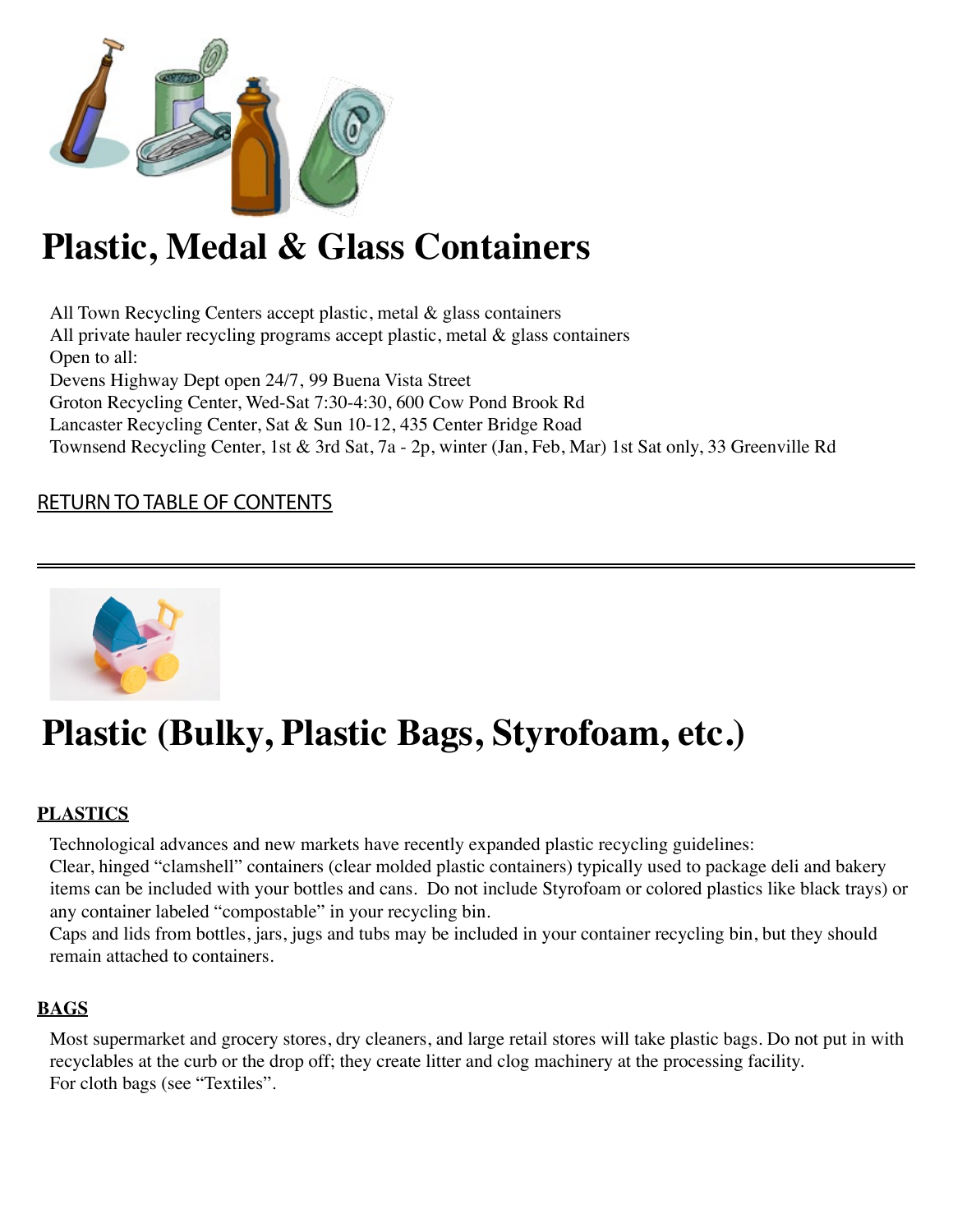Please recycle only empty, clean, dry, stretchy plastic bags and clear film products, and remove receipts/ other items and take to most supermarket and grocery stores, dry cleaners, and large retail stores (Wal-Mart, Staples and Target). Do not include soiled/oily/wet/painted plastic film products, anything labeled "compostable", pre-packaged produce bags (pre-washed lettuce, frozen peas), or bags from heavy items such as soil, mulch, salt or pellet fuel. Acceptable examples include:

- newspaper bags
- dry cleaning bags
- bread bags
- produce bags (not pre-packaged)
- toilet paper, napkin and paper towel wraps
- furniture wrap
- electronic wrap
- plastic retail bags (hard plastic and string handles removed)
- grocery bags
- plastic food storage bags (clean and dry Ziploc® bags with zipper cut off)
- stretch plastic cereal box liners (if it tears like paper do not include)
- Tyvek (no glue, labels or other material)
- diaper wrap (packaging)
- plastic shipping envelopes (no bubble wrap, remove labels)
- case wrap (snacks & water bottles stretch wrappers)
- any clean, dry plastic film labeled #2 or #4

# **Boats plastic: -EL. Harvey can recycle the seasonal wrap**

## **Packaging materials**

Most of these materials are reusable; some are also recyclable:

Cardboard boxes can be reused, and flattened boxes can be recycled with mixed paper.

Foam peanuts: Antique & shipping stores take them

Cornstarch pellets may be composted in a backyard bin or reused. However, these will not be accepted by commercial composting facilities or packing shipping stores. Styrofoam blocks and shapes: www.Reforamt.com (508)864-8723 1 Sculley Rd Ayer Free, Townsend Recycling center, or RYR event 10/19/13

Packing paper is reusable as well as recyclable. Place shredded paper in a paper bag and tightly close it before putting it in your recycling bin.

Plastic sealed air packaging is reusable. Once deflated, it can also be recycled with shopping bags Miscellaneous packaging, clean and dry such as prepackaged food bags, frozen food, prewashed salad bags (unless they have #2 or #4), chip bags, cracker or cereal bags, foil lined coffee bags and animal feed bags (dog, cat, chicken, horse, fish), other plastic bags or wrappers can be made into new products by mailing them to: Lou's Upcycles, [www.lousupcycles.com](http://www.lousupcycles.com), [lousupcycles@gmail.com](mailto:lousupcycles@gmail.com)

Trashebags.com 11 South Park, Montrose, Colorado 81401

Pellet fuel Bags

In Mass, Trex has partnered with Big Y, Shaw's, Whole Foods, Target, Wegman's and Market Basket to accept pellet and salt bags

Rigid, bulky plastics are large, durable, molded items. Please do not place them in your recycling bin. These plastics include (but are not limited to) plant pots and trays, laundry baskets, outdoor furniture, playground equipment (Little Tykes®), trash cans and car seats. Many recycling centers now accept.

Expanded polystyrene foam (commonly referred to as Styrofoam) ReFoamIt collects Styrofoam and other previously non-recyclable plastics (e.g., plastic utensils) ReFoamIt, 1 Sculley Rd, Ayer, M-F 8-5, S 8-2 508-864- 8723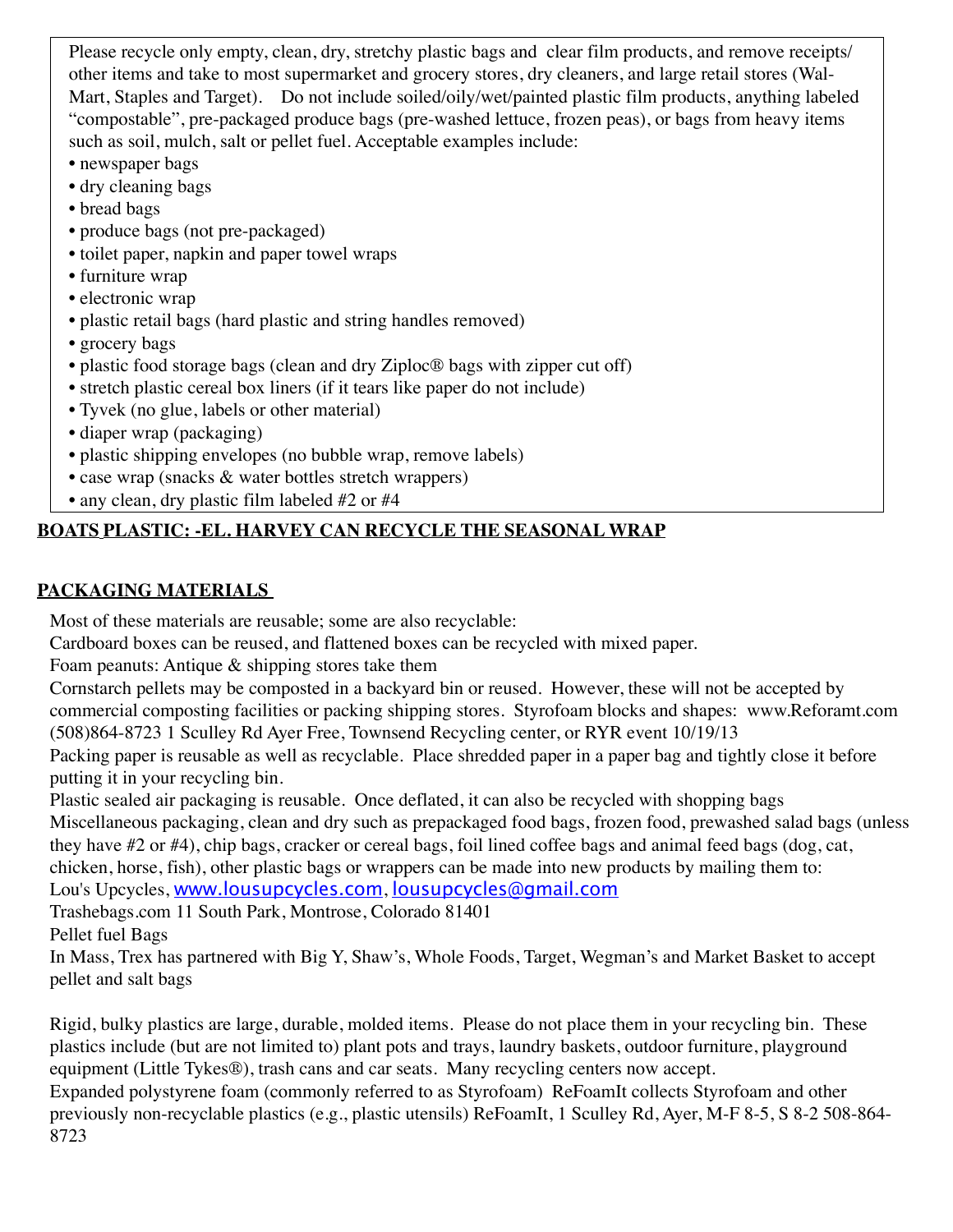<span id="page-15-0"></span>Plastic cards (old courtesy cards, credit cards, gift cards, etc.) can be recycled by mailing them to Earthworks c/o Halprin Industries, 25840 Miles Road, Bedford, OH 44146. You can sell or trade unused gift cards on websites. #5 plastic products are mostly recyclable: #5 food and beverage containers can be recycled with your bottles and cans.

Plant pots and trays are not recyclable with bottles and cans. Lowe's garden centers accept rigid plastic plant pots and trays at no cost. Many Recycling Centers now collect rigid plastic items including plant pots and trays. Thin (flimsy) black plastic trays are not recyclable in either of these programs. Garden Clubs, garden centers and florist shops may also accept clean plastic planting containers for reuse. TEO in Townsend accepts for community garden.

## [Return to Table of Contents](#page-1-0)



# **Recyclables in Large Volumes**

Groton Regional Recycling Center is available to small businesses and private haulers serving the Town of Groton and Partner Communities, Ashby, Dunstable and Littleton. Materials collected include recyclable cardboard, mixed paper; metal cans, plastic containers and rigid plastics. The facility will accept deliveries from neighboring municipal drop-off centers, local businesses and small recycling haulers. There are potential revenue sharing opportunities for partner communities. This service will further expand the recycling capacity for the region. Please contact Tom Delaney by emailing [highway@](mailto:highway@townofgroton.org) [townofgroton.org](mailto:highway@townofgroton.org) or call 978-448-1162 for more information TOO-GOOD-TO-TRASH ITEMS:

Free online swap shop

Open to ALL area communities. Groton Free Stuff Yahoo Group [www.groups.yahoo.com/group/](http://groups.yahoo.com/group/GrotonFreeStuff/) [GrotonFreeStuff/](http://groups.yahoo.com/group/GrotonFreeStuff/)

- Lunenburg: groups.yahoo.com/group/lunenburgfreestuff
- Shirley: www.FreeCycle.org/SHirleyMA
- Organizations that come to your house for free
- Salvation Army 1800- SA Truck satruck.org
- Epilepsy foundation with Savers (888) 322-8209 donatenewengland.org
- Clothing bins around town and at local schools and recycling centers accept ALL textiles. Clothing, footwear, stuffed animals & household textiles in any condition, just NO Wet and NO Smell.

| Big Brothers/Big<br><b>Sisters</b> | www.bbbsfoundation.org   | In Leominster                             | 1-800-483-5503 |
|------------------------------------|--------------------------|-------------------------------------------|----------------|
| <b>Epilepsy Foundation</b>         | www.donatenewengland.com | 357 Middlesex<br>Avenue<br>Wilmington, MA | 1-888322-8209  |
| Goodwill                           | www.goodwillmass.org     | 1010 Harrison Ave.<br>Boston, Amherst NH  | 1-888-828-GIVE |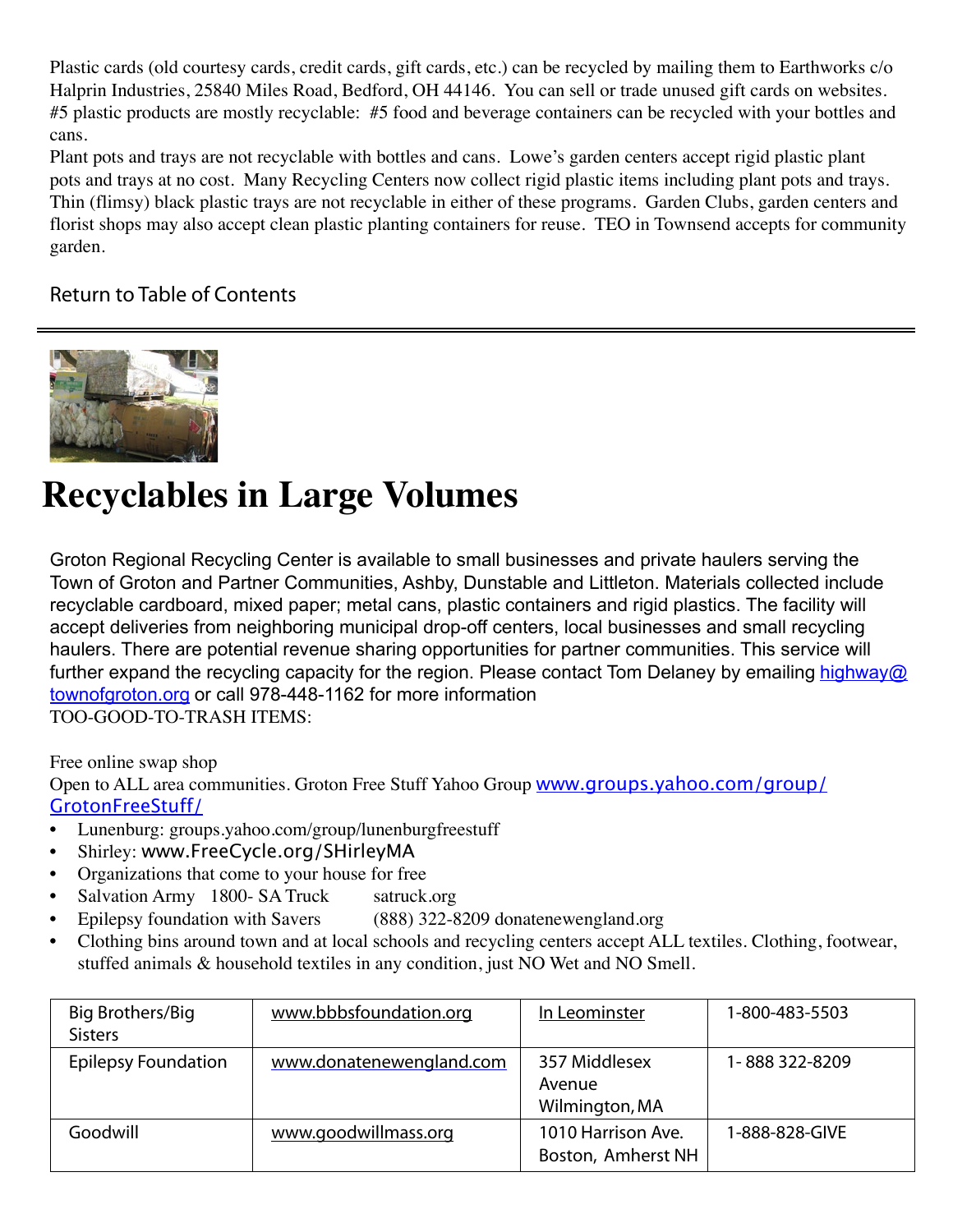| <b>Habitat ReStore</b>              | restorencm.org/                          | 637 Lancaster Street<br>(Route 117)<br>Leominster | (978) 227-5556        |
|-------------------------------------|------------------------------------------|---------------------------------------------------|-----------------------|
| <b>Household Goods</b><br>Recycling | hgrm.org                                 | 435 Central St,<br>Acton, MA                      | (978) 635-1763 -      |
| <b>Salvation Army</b>               | www.salvationarmy-usaeast.<br><u>org</u> | 1422 Water Street<br>FITCHBURG, MA                | 1-800-95-TRUCK        |
| The Wish Project                    | www.thewishproject.org                   | 1A Foundry St.<br>Lowell                          | (978) 441-WISH (9474) |
|                                     |                                          |                                                   |                       |

### **Arts, crafts & hobby items**

Go to [www.crazycrayons.com](http://www.crazycrayons.com) for information about recycling old crayons. Schools can recycle Elmer's glue bottles and sticks through the Glue Crew Program ([www.elmersgluecrew.com](http://www.elmersgluecrew.com)).

Talk to your local recreation departments and preschools about donating your extra items.

### **Athletic shoes (see textiles)**

#### **Baby Goods**

Baby R US has events to collect not-needed supplies in exchange for discounts vouchers. Charities love discount vouchers. The Lowell Wish Project, will take car seats and boosters less than 5 years old in great shape. (978) 441- WISH (9474) [www.thewishproject.org](file:///H:\ReUse%20Guide%20working%20doc%202-13\www.thewishproject.org)

#### **Beds**

Lowell- The Wish Project www.thewishproject.org / 1A Foundry St. Lowell, (978) 441-WISH (9474) Fitchburg, Nashua Salvation Army [satruck.org/national-family-stores](http://satruck.org/national-family-stores)1800- SA Truck Leominster Habitat for Humanity 637 Lancaster Street (Route 117) [restorencm.org/](http://restorencm.org/) (978) 227-5556 Household Goods Recycling 435 Central St, Acton, MA( 978) 635-1763 - hgrm.org

#### **Bicycles**

To give away a bicycle in good condition, try GrotonFreeStuff (open to all) **[www.groups.yahoo.com/group/](http://groups.yahoo.com/group/GrotonFreeStuff/)** [GrotonFreeStuff/](http://groups.yahoo.com/group/GrotonFreeStuff/), [www.freecycle.org](http://www.freecycle.org), [www.pedalpeople.com](http://www.pedalpeople.com).

Friends of Pepperell library, Sue Boswell (978) 835-0133 Collect bikes year round for their annual used bike sale, bike sale in April and leftovers go to the Worcester earn a bike program,worcesterearnabike.org/ For recycling options, see "Scrap Metal" Or "Rigid, bulky plastics."

Books

May be taken to public libraries, used bookstores, or to a book exchange area at your local Recycling Center. Salvation Army will take any book even encyclopedias. Books that are unsuitable for reuse can be recycled. Paperback books and phonebooks can be recycled as is, but the covers/spines from hardcover books must be removed prior to recycling.

Collection box is at Route 113/Route 119. GotBooks! 978.284.2500 [www.gotbooks.com](file:///C:\Users\Irene\Documents\MAC%20Files\FY13\2013%20TA\Guides\Nashboa\www.gotbooks.com) 255 Andover Street, Wilmington and in Nashua NH

Hands Across the Water 734-477-0135 **www.hatw.org**/ (Local location: Groton School, 282 Farmers Row) Reading Tree/Discover Books 1-(888) 402-BOOK - [www.surplusbooksforcharity.org/](http://www.surplusbooksforcharity.org/)

#### **Cell phones**

Cell phones shouldn't be thrown away due to their reuse value and hazardous/recyclable components. Numerous charitable and for-profit organizations accept cell phone donations. Visit www.earth911.com. Most stores that sell cellular phones and electronics will also accept them back for free (see list under "electronics")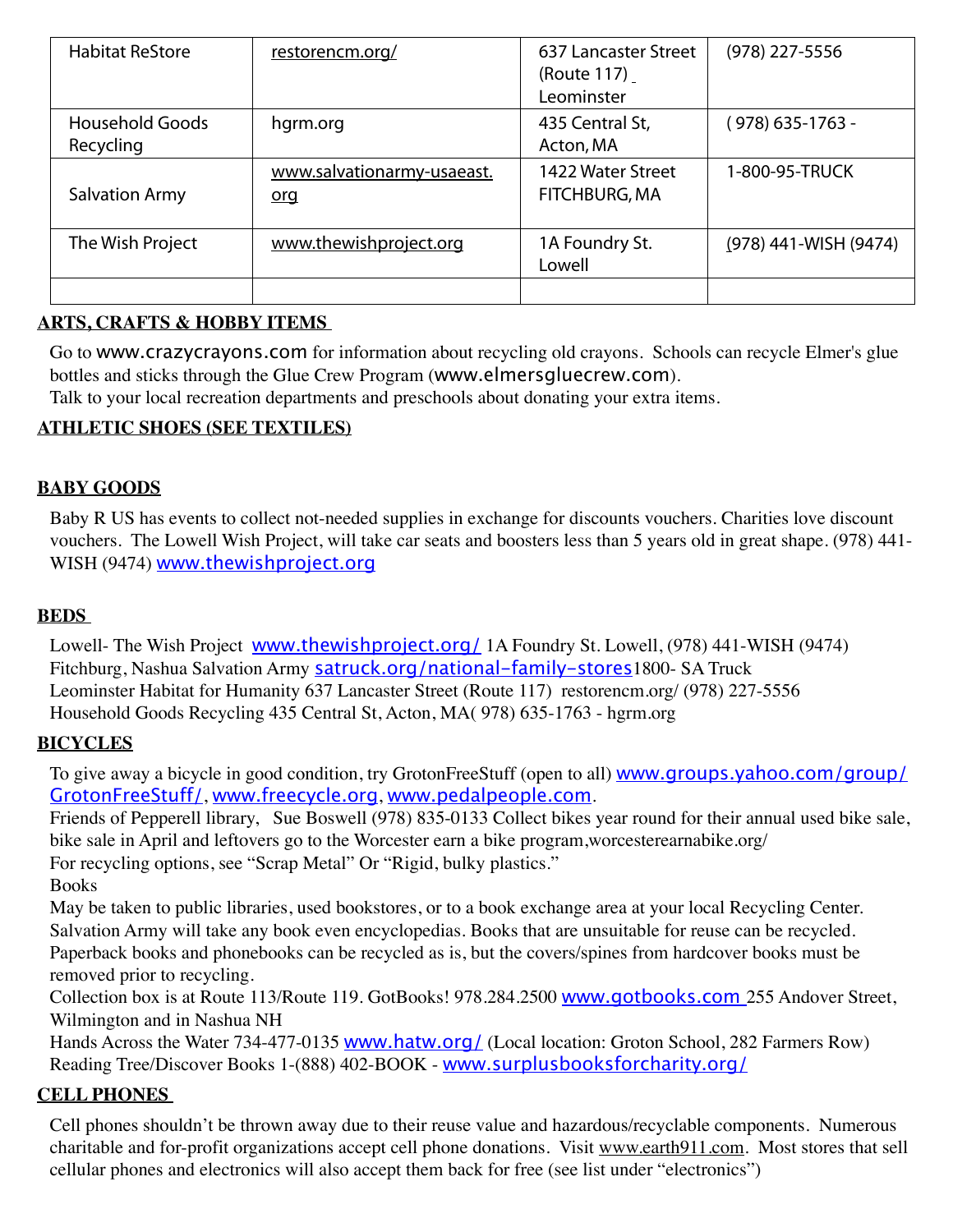#### **Textiles & Clothing**

Take to your local recycling center and put into drop-off box. Local reuse and donation opportunities exist for all kinds of textiles and shoes. Deliver clean/dry/used textiles and clothing to donation centers. Include items that are torn, stained, with missing buttons or broken zippers. These organizations will also welcome old hats, gloves, (mismatched) socks, underwear, belts, ties, purses, handbags and shoes in any condition, as long as they are NOT Wet and have NO smell. Donations of household goods like curtains, pillows, drapes, comforters, sheets, pillow cases, towels, stuffed animals, table cloths and linens can be donated as well.

Animal shelters also accept old sheets, blankets, pillowcases, bedspreads, throw rugs and towels for reuse. **Townsend Ecumenical Outreach** (TEO) 82 Bayberry Hill Road, Townsend 978-597-2209 **Ginny's Helping Hand,** (978) 537-1387, **[www.ginnyshelpinghand.org/](http://www.ginnyshelpinghand.org/),** 52 Mechanic Street, **Leominster-Devens Loaves and fishes** (978) 772-4627 [www.loavesfishespantry.org](http://www.loavesfishespantry.org) 234 Barnum Road Devens, All the clothing bins around town and at recycling centers and at schools.

#### **Clothes hanger**

Some charitable organizations will accept hangers for reuse or resale. Metal hangers are accepted for reuse by some dry cleaners and are also accepted for recycling as scrap metal at most Recycling Centers. Wal-Mart accepts plastic hangers. Plastic hangers are recyclable at "bulky rigid plastics" collections not in curbside or container collection bins

#### **Cosmetics unused**

Big Brothers/Big Sisters, Epilepsy Foundation, Goodwill, Salvation Army

#### **Costumes**

Uncommon costume in Townsend (978) 597-6102 Thrift shops (see below)

#### **Eye Glasses:**

Most eye care providers will accept and have Lions box for glasses. Workers Credit Union has a Lions box for glasses in Townsend.

## **Food Pantries that accept clothes, food, Christmas gifts**

Loaves and Fishes- Devens (Ayer, Groton, Harvard, Littleton, and Shirley) PACH- Pepperell TEO- Townsend

## **Furniture**

Furniture in good condition can be sold or donated for reuse. When you purchase a new mattress, ask the retailer to take back the old one. The Wish Project [www.thewishproject.org/goods](http://www.thewishproject.org/goods) will take mattresses especially crib and twin mattresses. Salvation Army, Goodwill, Epilepsy foundation- Savers will take furniture as will Habitat ReStore.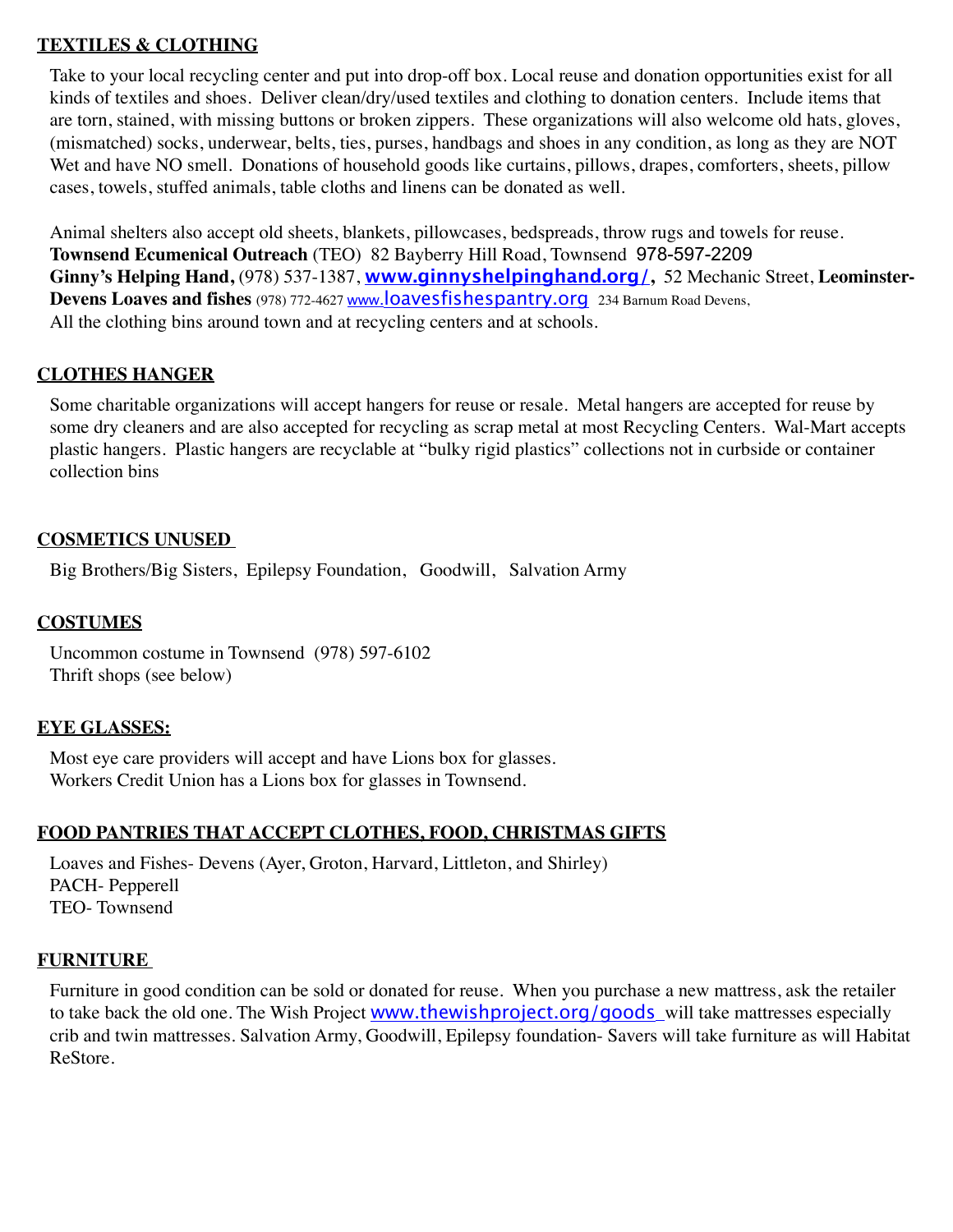#### **Greeting cards**

Cards are recyclable with paper if they don't have any foil, metal or batteries (see "Batteries"). St. Jude's Ranch for Children will take and reuse and recycle cards for all occasions year round  [www.stjudesranch.org/shop/recycled-card-program/.](http://www.stjudesranch.org/shop/recycled-card-program/) Townsend Recycling Center is taking cards for Townsend Recreation.

#### **Jewelry**

Salvation Army will take jewelry

#### **Kitchen Equipment**

Salvation Army, Wish project, Home Goods Recycling and Habitat ReStore

#### **Musical instruments**

Hungry for music (www.hungryformusic.com) distributes quality musical instruments and sheet music to underserved children in the US and abroad.

The Minor Chord, in Littleton, accepts instruments and hands them off to the Veterans' Medical Center in Bedford, MA. <www.theminorchord.com>.

Joy of Music Program (JOMP) in Worcester accepts used instruments in working order or which at least will not cost more to fix than the instrument is worth. Joy of Music Program 1 Gorham Street Worcester (508) 856- 9541

#### **Pet supplies:**

Animal control officer in town, and local vet offices

#### **Sports equipment**

Buy or sell quality sports equipment through Play It Again Sports (for locations and other information, visit [www.](http://www.playitagainsports.com) [playitagainsports.com](http://www.playitagainsports.com) . Scouts often take sports equipment for fundraisers.

#### **Skis**

Schools and Ski clubs often have annual ski exchange and sales

#### **Stuffed Animals**

Reuse and Recycle in area clothing bins around your community.

#### **Styrofoam**

ReFoamIt, 1 Sculley Rd, Ayer, M-F 8-5, S 8-2 508-864-8723, Townsend Recycling center, or RYR event 10/19/13

#### **Tennis balls**

Give used tennis balls to your favorite elementary school teacher (the demand is great...each kid needs eight)! When attached to classroom chairs and desks, tennis balls reduce noise as well as wear and tear on the floor. You can also donate tennis balls that have seen better days to a local animal shelter. To recycle larger quantities of old tennis balls, go to **[www.rebounces.com](http://www.rebounces.com/)**.

#### **Thrift Shops**

Littleton- Noah's Ark 320 Great Rd (978) 952-6788 Townsend-Unique boutique 536 Main St – (978) 597-1916 [www.wandasuniqueboutique.com](http://www.wandasuniqueboutique.com) Groton- Give & Take, 38 Court Street – (978)877-6787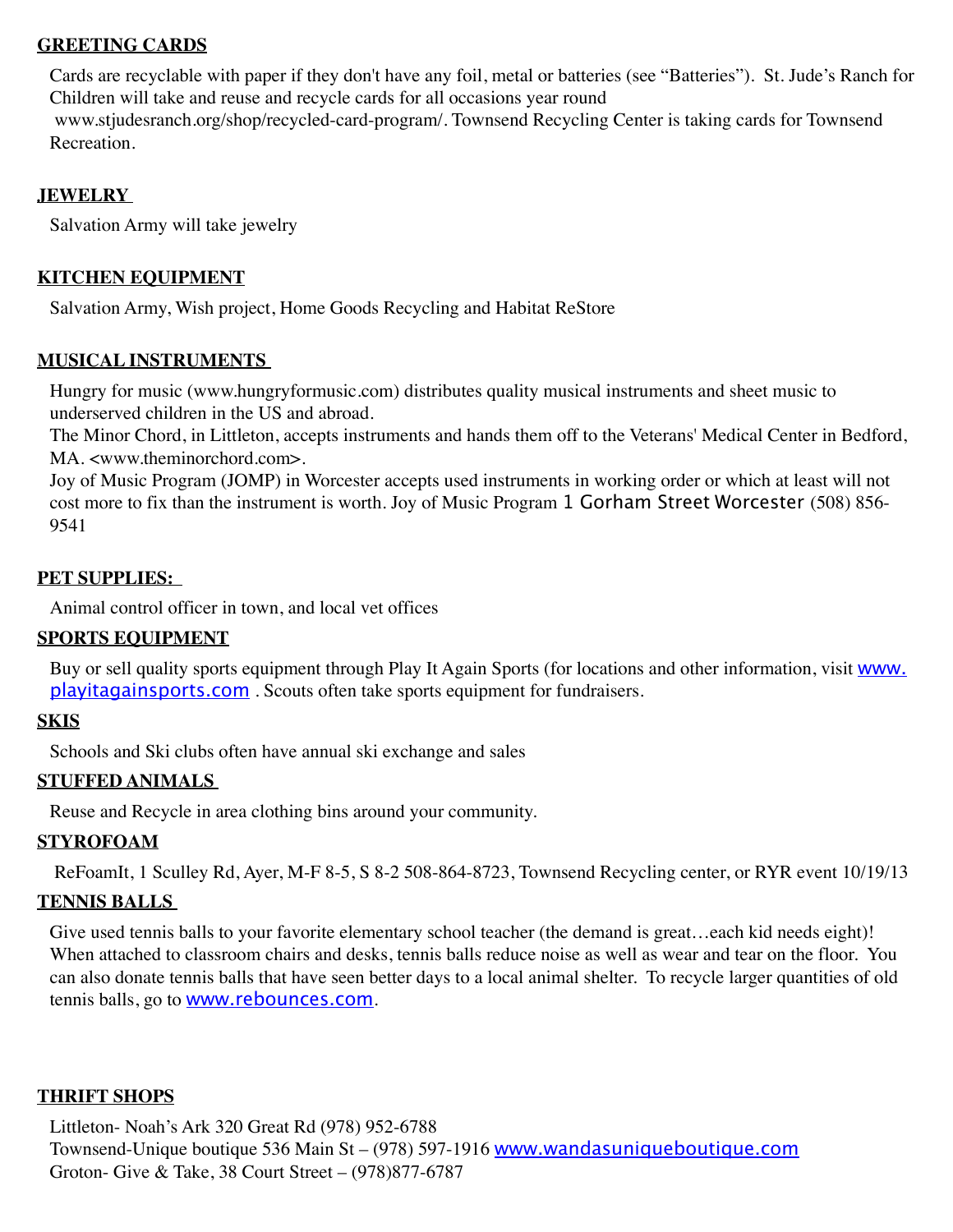### **Toys**

Salvation Army, Savers

## **Tools**

Habitat for Humanity, Salvation Army

### **Toiletries**

Home Goods Ministry, Homeless shelters, Food banks

### **Trophies**

The Boys and Girls Club of Lowell **[www.lbgc.org](http://www.lbgc.org)** (978)458-4526

#### **Upholstered furniture,**

Habitat for Humanity ReStore Salvation Army

#### **Video Games (See "Book")**

School exchanges, Salvation Army, Savers

### **Yard Sale items:**

Groton Labor Day Scout yard Sale Littleton yard sales in July Pepperell Community yard sales April Shirley Town Wide Yard Sales – May and October(weekends vary) Shirley St. Anthony's Bazaar every August, first weekend, huge white elephant sales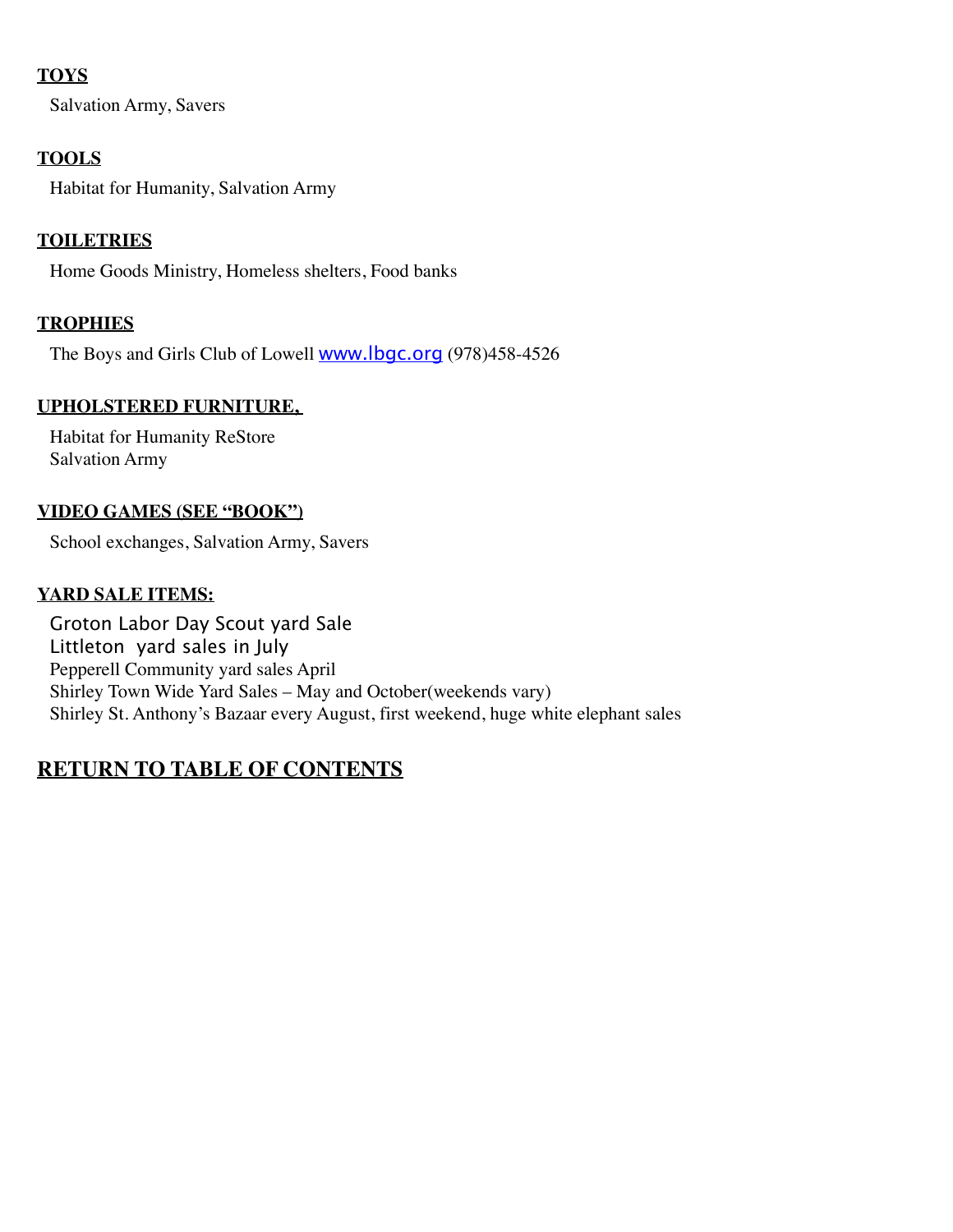<span id="page-20-0"></span>

#### **Yard waste, leaves, brush, Christmas trees**

Throwing away leaf and yard waste as trash is prohibited by State regulations. Consider composting your organic materials in a backyard compost bin or contact your community representative\* to find out if yard & leaf waste is accepted at your Recycling Center.

#### **Christmas trees**

Check your Recycling Center. Groton and Townsend take Christmas trees. Some Boy Scouts will have collections.

#### **Cooking oil**

Some types of used vegetable oils are accepted at Recycling Centers to find out if your oil is acceptable check your community contact\* for details. Do not drop-off oil at any sites without prior confirmation. www.locallygreen.org/ Ask if cooking oil can be included in with used motor oil Return to Table of Contents

# **Miscellaneous items for reuse or recycling**

#### **Aerosol cans**

Recycle only EMPTY aerosol cans that did not contain hazardous materials or chemicals. Acceptable aerosol cans: EMPTY health and beauty products such as sun block, first aid spray, hair products, deodorant, and shaving cream; food products such as cooking spray (i.e., PAM), whipped cream, aerosol cake frosting; and laundry products such as spray starch, anti-static spray; and air fresheners. All caps should be removed and discarded with your trash. Do not puncture, pierce, flatten, or remove nozzles prior to recycling.

Not acceptable for recycling: empty aerosols that once contained hazardous materials such as insecticides, spray paint, automotive sprays, adhesives, cleaning products, craft products, waterproofing sprays and lubricants. Empty hazardous waste aerosols can be put in the trash. Aerosol cans that still contain hazardous materials or chemicals should be delivered to a household hazardous waste collection (see DevensHHW). For handling and disposal of any type of full aerosol container, see [www.mass.gov/dep/recycle/hazardous/aerosol](http://www.mass.gov/dep/recycle/hazardous/aerosol.htm).

#### **Aluminum foil & products**

Clean and recycle with your bottles & cans. Check with your local collection

#### **Cartons & drink boxes**

Paper cartons ("aseptic packaging" for dairy products, soy milk, soup, juice) can be recycled with bottles and cans. Rinse/flatten containers. Discard straws; plastic caps and spouts may stay. Do not include drink "pouches" with your bottles and cans; drink pouches can be recycled through Terracycle ([www.terracycle.net\)](http://www.terracycle.net) or local programs, see Drink Pouches & Wrappers, below.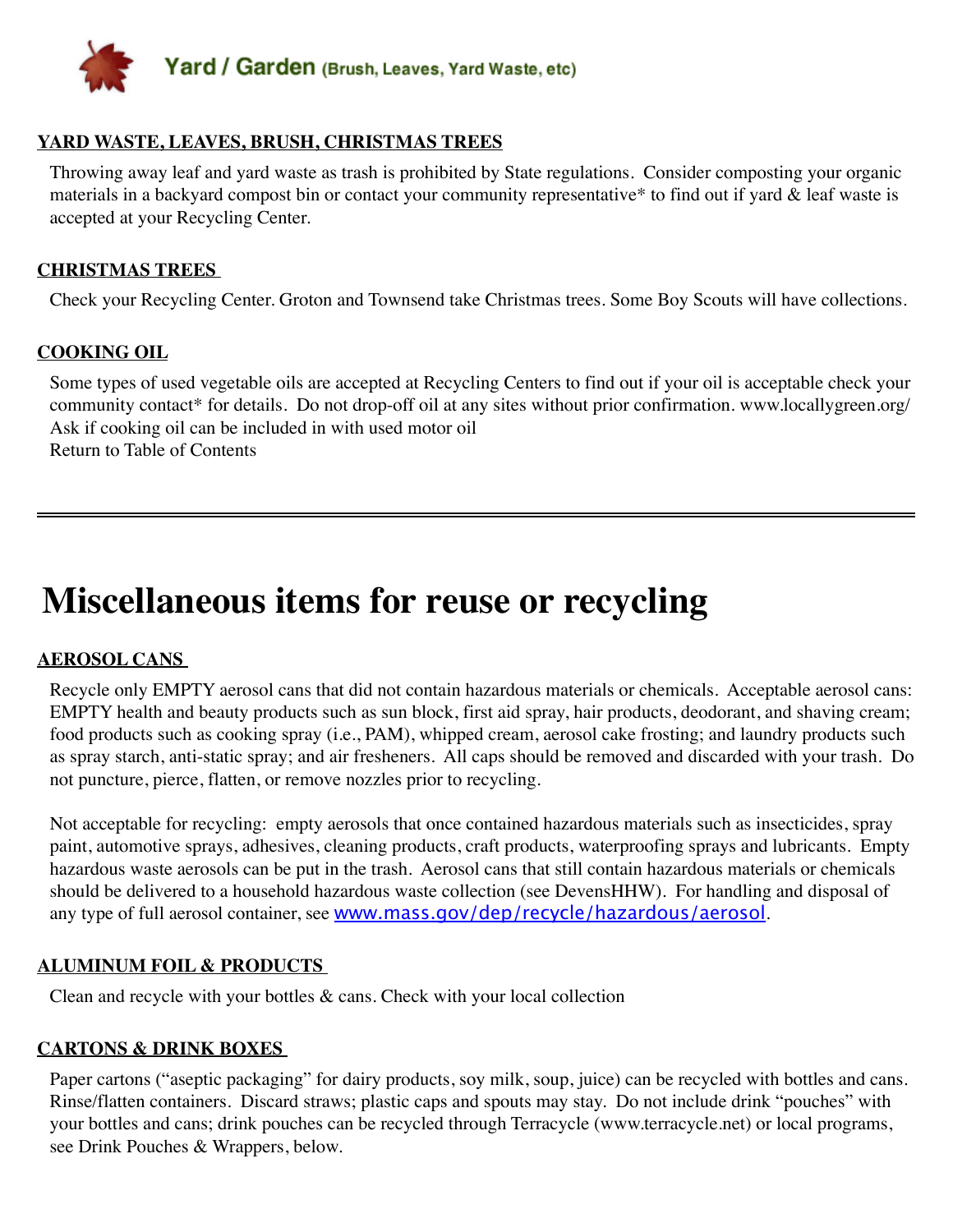#### **Corks**

Corks should not be put in your recycling bin. Great for art supplies. Natural corks can be crumbled and added to a backyard compost bin or taken to Whole Foods. ReCORK ([www.recork.org](http://www.recork.org)) uses natural corks (no plastic or metal corks) to make shoe soles; Yemm & Hart (www.yemmhart.com) use natural corks to make floor and wall tiles. Mail them to: Wine Cork Recycling, 425 North Chamber Drive, Fredericktown MO 63645. [www.](http://www.yemmhart.com) [yemmhart.com](http://www.yemmhart.com)

#### **Cosmetics containers**

[Origins](http://earth911.com/blog/2009/04/09/cosmetic-retailer-offers-packaging-recycling/) offers free recycling of make-up packaging, regardless of brand. Empty cosmetic tubes, bottles, lipstick covers, jars and caps can be brought to an Origins retail store or department store counter nationwide. www. origins.com. MAC cosmetics also has a mail-in recycling program (www.maccosmetics.com).

#### **Diapers (Cloth)**

Amherst, NH, the thrift store "Mother and Child"- 650 Amherst St Nashua, NH (603) 886-6727

#### **Drink pouches & Wrappers**

Terracycle drop off location at Florence Roche Elementary School called UPCYCLEIT! Put empty drink pouches; (such as Capri Sun and Honest Kids) energy bar wrappers; (granola, cereal, protein bars, including Rice Krispie Treats) Chip bags, candy wrappers, and GoGo squeeZ containers in the drop off container at the Florence Roche Cafeteria. Questions? contact Groton Grange sponsor, Sally at SallyL13@gmail.com or 978-448-3418. TerraCycle will upcycle the materials into cool new eco-friendly and affordable products such as tote bags, pencil cases, kites, shower curtains. www.terracycle.net

#### **Egg cartons**

Paper and Styrofoam egg cartons are not recyclable. Clear, molded plastic egg cartons ("clamshells") are recyclable with bottles and cans. Paper egg cartons can be composted.

#### **Encyclopedias**

Salvation Army will accept them.

#### **Exercise equipment**

Reuse- Free stuff, yahoo group for our area. Recycle- metal- (see Metal) / bulky plastic (see plastic)

#### **Fire extinguishers**

Do not place fire extinguishers in your community's recycling or scrap metal bin. Fire extinguishers are considered hazardous because their contents are under pressure. Units manufactured prior to 1984 may contain dangerous chemicals. Disposal options include:

Businesses and property managers can contact their fire control service provider.

Residents can call their fire department or community representative\* to find out if fire extinguishers are accepted. O'Connell Fire Protection 508-852-7227 261 Brooks Street Worcester, MA 01606 Refills and accepts all types of fire extinguishers for a fee

#### **Flags**

For the proper disposal of U.S.A. flags no longer in usable condition contact the American Legion or the Veterans of Foreign Wars. Groton Town Hall has a bin outside Town Clerk's office for retired U.S.A. flags.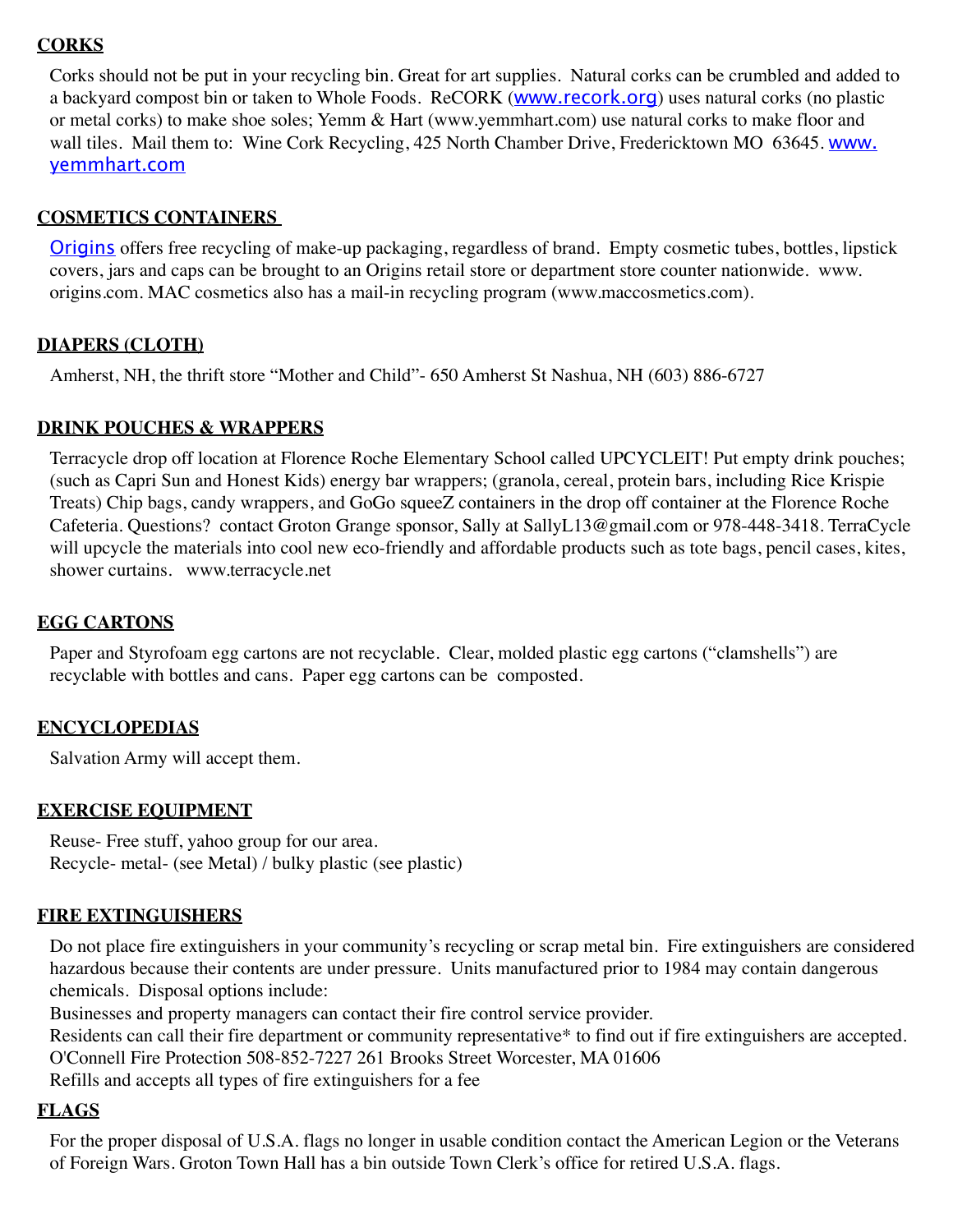#### **Hearing aids**

Hear Now ([www.starkeyhearingfoundation.org](http://www.starkeyhearingfoundation.org)) collects all makes and models of hearing aids/devices, and provides them to people who can't afford to buy them. Mail to Hear Now, 6700 Washington Avenue South, Eden Prairie, MN 55344. If the device is not worth salvaging, remove and recycle the button battery (see "Batteries"), then throw away the hearing aid as trash.

#### **Keys**

Old keys can be recycled to benefit the M.S. Society's research efforts ([www.keysforkindness.com](http://www.keysforkindness.com/) Or put with metals at your recycling center.

#### **X-Ray film**

There are no special disposal requirements. Radiology departments at hospitals will recycle them at no cost. For larger quantities (greater than 100#) check out [www.xrayfilmsrecycling.com/pick-up-rates/](http://www.xrayfilmsrecycling.com/pick-up-rates/massachusetts.htm) [massachusetts](http://www.xrayfilmsrecycling.com/pick-up-rates/massachusetts.htm).

#### **Magnets**

Used for crafts. Ask your local scouts if they need them. Townsend Earth Day celebration collects them.

#### **Nylon- Pantyhose**

[www.nononsense.com/PantyhoseRecycling](http://www.nononsense.com/PantyhoseRecycling.aspx)

#### **Propane tanks**

Propane tanks can be refilled at many locations; businesses will take back tanks that meet certain specifications. See the Community Recycling Information table\* in center of this guide to find out if propane tanks or other types of pressurized containers are accepted at your Recycling Center. Rindge Energy will accept larger quantities (20 or more 20# propane tanks) for free; call for pricing of other tank types/sizes and free pickup services at 603-899- 9959.

#### **Redemption Containers**

Supermarkets Groton General Store Recycling Centers

#### **Smoke detectors**

Certain smoke detectors contain a radioactive sensing device, but the radioactivity is so low that it is considered harmless. Remove battery and dispose of smoke detector in the trash, per MassDEP, http://www.mass.qov/ [dep/recycle/hazardous/smoke.htm](http://www.mass.gov/dep/recycle/hazardous/smoke.htm)

#### **Yoga mats**

That old mat can still go with the flow. Go to www.recycleyourmat.com for more information.